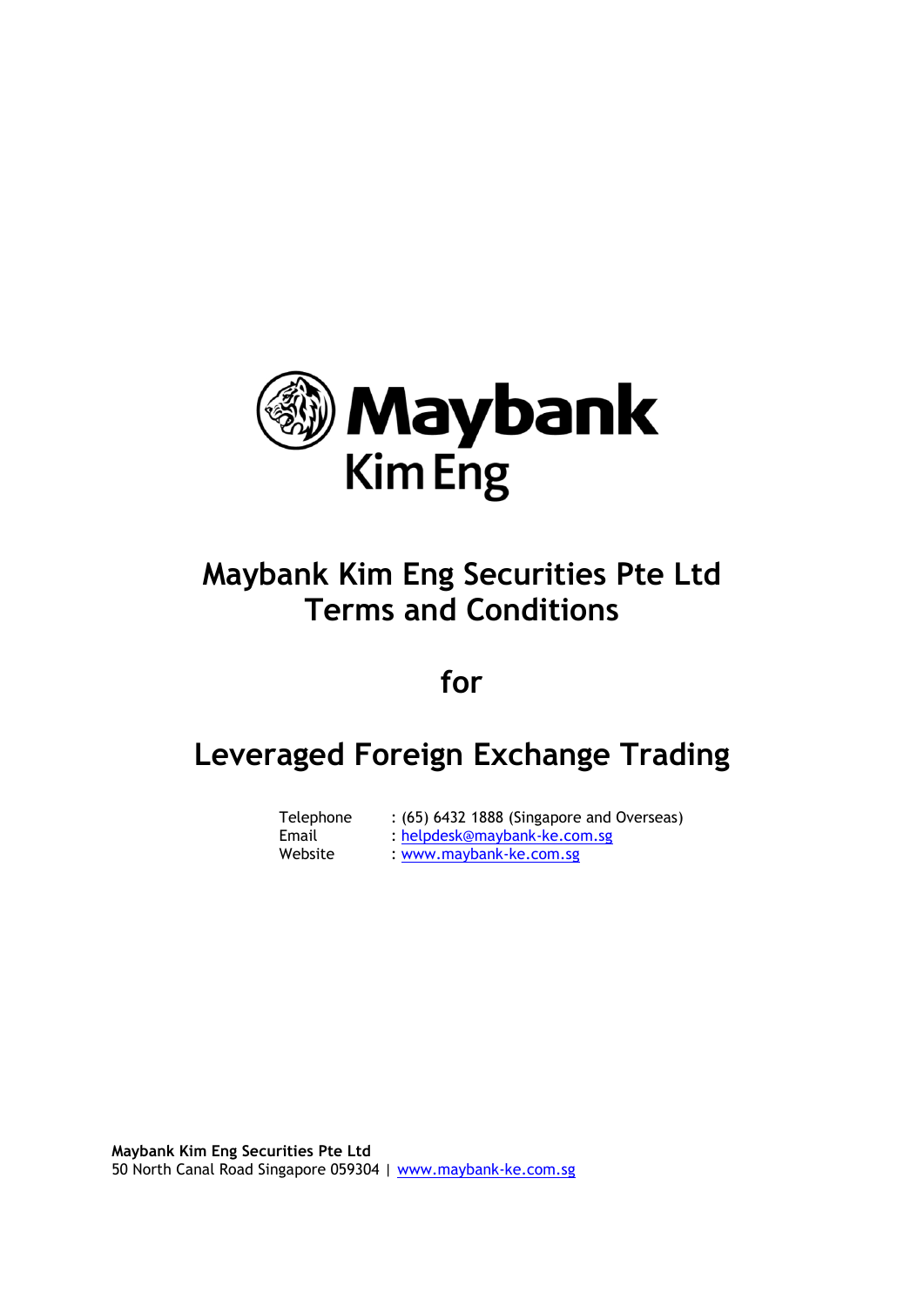#### **Part V. TERMS AND CONDITIONS FOR LEVERAGED FOREIGN EXCHANGE TRADING**

This Part V of these T&C shall govern all Leveraged Foreign Exchange Trading (as hereinafter defined) entered into by the Client through Maybank Kim Eng. In the event of any conflict between this Part V of these T&C and Part I of these T&C, this Part V of these T&C shall prevail.

**Please read this Part V of these T&C carefully as they contain important information concerning the Client's and Maybank Kim Eng's rights and obligations in relation to the services Maybank Kim Eng agrees to provide the Client. The Client should inform Maybank Kim Eng as soon as possible if there is anything which the Client does not understand.**

#### **INTRODUCTION**

This Part V of these T&C, together with any appendices and/or schedules and accompanying documents, as amended from time to time ("**Part V of these T&C**") apply to the Client.

This Part V of these T&C set out the terms of the contract between Maybank Kim Eng and the Client. This Part V of these T&C are legally binding and shall take effect and be deemed accepted when the Client acknowledges and signs on the Account Application Form.

Maybank Kim Eng will deal with the Client on an execution only basis at all times. Please note that Maybank Kim Eng shall not provide the Client with any advice on the merits of the Client entering into this Part V of these T&C or any Transaction. Maybank Kim Eng shall not provide the Client with any tax advice on the same. The Client should seek independent advice before entering this Part V of these T&C and/or any Transaction.

This Part V of these T&C sets out important aspects of the relationship between Maybank Kim Eng and the Client.

The Client is asked to confirm their acceptance of these terms and conditions by signing and returning the signature page of **Section 6** (for new clients) / **Section 4** (for existing clients) of the respective Account Application Forms.

## **1. GENERAL INFORMATION**

- 1.1 *Maybank Kim Eng's capacity*: Maybank Kim Eng will deal with the Client as principal unless Maybank Kim Eng informs the Client that Maybank Kim Eng is dealing with the Client as agent generally or with respect to any Transaction or class of Transactions and every order which Maybank Kim Eng may take is accepted and executed on the basis that Maybank Kim Eng acts on its own account as principal and not as the Client"s agent.
- 1.2 *Client's capacity*: The Client will enter into Transactions as principal unless otherwise agreed in writing by Maybank Kim Eng. The Client acknowledges and agrees that in no event will the Client utilise the tradable prices ("**Prices**") in any manner not expressly permitted hereunder. The Client also acknowledges and agrees that the Client will not use the Prices in any manner that would cause any party to be party to any unlawful act or transaction.
- 1.3 *Language of Communications*: The Client shall communicate with Maybank Kim Eng in English. All Maybank Kim Eng standard documents will be available in English. If a document is translated into another language this will be for information purposes only and the English version will prevail.
- 1.4 *Commencement*: This Part V of these T&C supersedes any previous agreement between Maybank Kim Eng and the Client on the same subject matter and takes effect when the Client signifies the Client"s acceptance of this Part V of these T&C by signing and returning the signature page of Section 6 or Section 4 (as the case may be) of Account Application Forms. By completing and signing Section 6 or Section 4 (as the case may be) of Account Application Forms, the Client confirms that the Client has read, understood and agrees to be bound by Part V of these T&C with Maybank Kim Eng.
- 1.5 *Amendments*: This Part V of these T&C may be amended from time to time as set out in Clause 28.1. Any changes to this Part V of these T&C will not apply to Transactions entered into prior to the date on which the changes become effective unless specifically agreed otherwise. Any amendments to this Part V of these T&C shall be deemed accepted if and when the Client places an order with Maybank Kim Eng after the date on which the changes become effective.
- 1.6 The Client authorizes, consents and agrees to the disclosure by Maybank Kim Eng, and/or any Officer or agent of Maybank Kim Eng at any time and from time to time of any or all information in respect of any particulars or Transactions of the Client or in respect of any Account to any person in Maybank Kim Eng, any Relevant Body, or any other person which Maybank Kim Eng or any Officer considers to be appropriate for the purpose or to be in the interest of Maybank Kim Eng. The consent and authority granted by this Clause shall constitute consent and authority for the purposes of the provisions of any Applicable Regulations.
- 1.7 The Client hereby ratifies all Transactions effected by Maybank Kim Eng on its behalf prior to the date of this Part V of these T&C and agrees that such Transactions shall also be governed by this Part V of these T&C.

#### **2. WARNINGS**

2.1 Margined trading carries a high risk. Please note: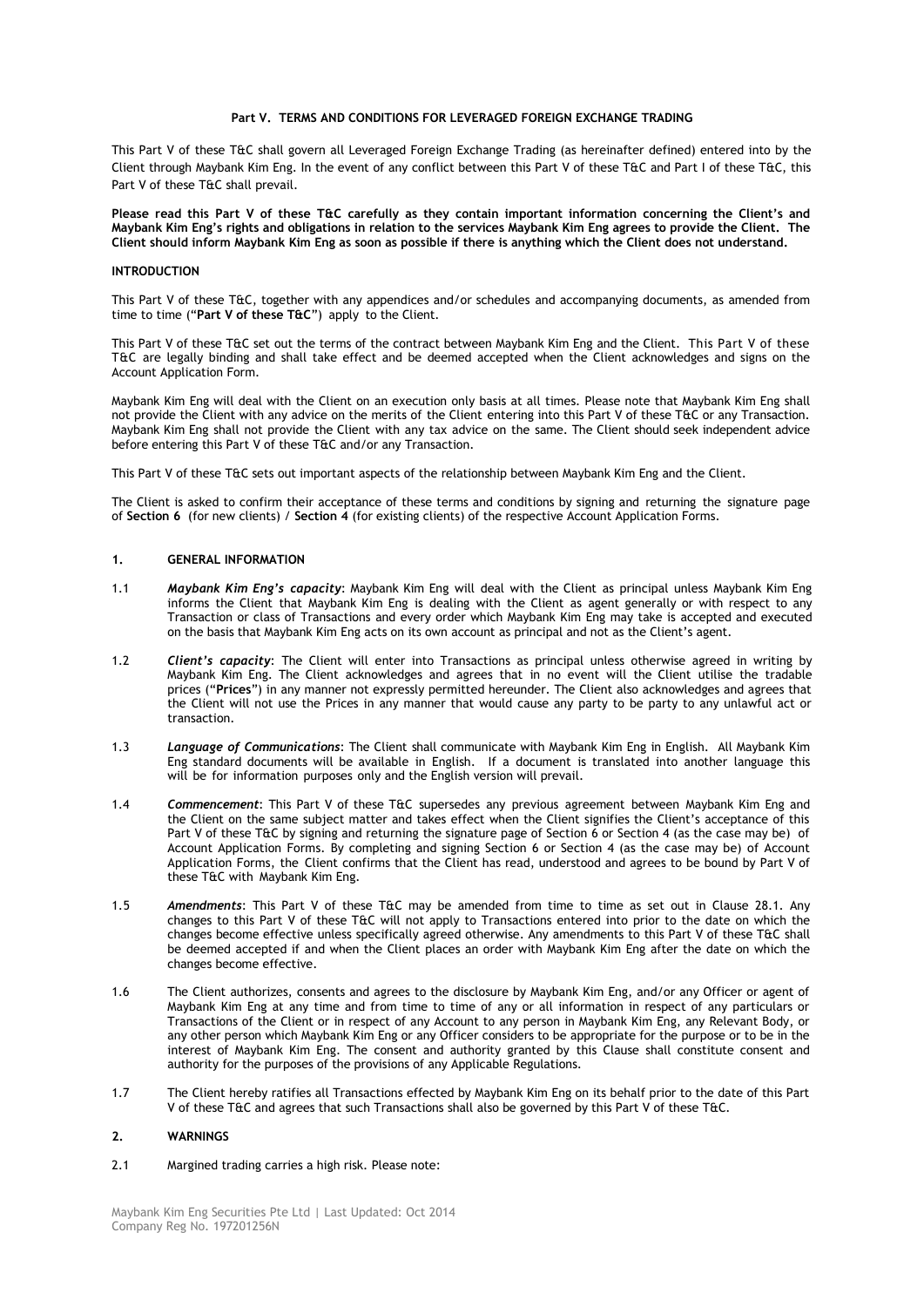- (a) the Client may sustain a total loss of initial margin funds and any additional funds deposited with Maybank Kim Eng to maintain the Client"s position, in addition to any liability detailed in Clause 27.7;
- (b) the Client shall be responsible for debit balances directly resulting from trading activity;
- (c) if the market moves against the Client"s position or margin levels are increased, the Client may be called upon to pay substantial additional funds on short notice to maintain the Client"s position;
- (d) if the Client fails to comply with a request for additional funds within the time prescribed, Maybank Kim Eng in its sole discretion may liquidate any or all of the Client"s positions at a loss;
- (e) whether the Client makes a profit or a loss will depend on fluctuations in the underlying security or commodity which are outside Maybank Kim Eng"s control; and
- (f) the Client transfers full title in and/or ownership of a portion or all of the money the Client deposits with Maybank Kim Eng and such money shall be transferred to Maybank Kim Eng to the extent it represents an amount necessary to secure the Client"s open positions or cover the Client"s actual or future contingent or prospective obligations (which will be calculated daily in Maybank Kim Eng"s sole discretion based on the Client"s daily open positions and trading and which may be greater than the Margin required to maintain the Client"s open positions, as market conditions may dictate) such that the Client will not have a proprietary claim over that portion or any of the Client"s money deposited with Maybank Kim Eng and Maybank Kim Eng can deal with it on its own right. When money received by Maybank Kim Eng from the Client is no longer required to secure the Client"s open positions or cover the Client"s actual or future contingent or prospective obligations to Maybank Kim Eng, full title and ownership of the money will be transferred back to the Client.
- 2.2 The Client acknowledges, recognizes and understands the risks associated with Leveraged Foreign Exchange Trading and has read, understood and accepted the terms of the Risk Disclosure Statement.
- 2.3 The Client must make an independent decision as to whether or not to enter into Margined Transactions with Maybank Kim Eng on this Part V of these T&C without prejudice to Clauses 1.47 to 1.50 and Clause 2.3 of Part I of these T&C, the Client agrees and acknowledges that:
	- (a) Maybank Kim Eng does not provide advice, Maybank Kim Eng will not advise on the merits or otherwise of the Client"s Margined Transactions;
	- (b) the decision to place a Margined Transaction is the Client's alone. The Client (and not Maybank Kim Eng) is responsible for the effect that a Margined Transaction might have on any open positions;
	- (c) Maybank Kim Eng deals with the Client on an execution only basis at all times;
	- (d) Maybank Kim Eng does not execute orders on the Client"s behalf. Maybank Kim Eng simply provides a quote for a particular product and then deals as principal, and therefore does not offer best execution, as detailed in Clause 18.8 of this Part V of these T&C.
- 2.4 If the Client comprises more than one person, this Part V of these T&C binds each of them jointly and severally.

#### **3. INTERPRETATION**

3.1 In this Part V of these T&C, the following words and phrases have the following meanings:

| Account                                              | means an account of the Client opened with Maybank Kim Eng for purposes<br>of entering into Forex Contract(s) with Maybank Kim Eng;                                                                                                                                                                                                                                                                                                                                                                                                                                                                                  |
|------------------------------------------------------|----------------------------------------------------------------------------------------------------------------------------------------------------------------------------------------------------------------------------------------------------------------------------------------------------------------------------------------------------------------------------------------------------------------------------------------------------------------------------------------------------------------------------------------------------------------------------------------------------------------------|
| <b>Account Application Form</b><br>Client's Account; | means the applications forms supplied by Maybank Kim Eng to open the                                                                                                                                                                                                                                                                                                                                                                                                                                                                                                                                                 |
| Affiliate                                            | means any company or partnership controlled by, or controlling, or in<br>common control with another person. A person, company or partnership<br>shall be deemed to control another person, company or partnership if the<br>former person, company or partnership possesses, directly or indirectly,<br>the power to direct, or cause the direction of, the management and<br>policies of the other person, company or partnership whether through the<br>ownership of voting securities or partnership interests, representation on<br>its board of directors or similar governing body, by contract or otherwise; |
| <b>Applicable Regulations</b>                        | means all relevant or applicable statutes, laws, rules, regulations,<br>directives and circulars (whether of governmental bodies or authorities or<br>self-regulatory organisations in relation to which Maybank Kim Eng or any<br>person within Maybank Kim Eng is a member of, or otherwise);                                                                                                                                                                                                                                                                                                                      |
| <b>Business Day</b>                                  | means a day (other than a Saturday or Sunday) on which: in relation to a<br>date for the payment of any sum denominated in                                                                                                                                                                                                                                                                                                                                                                                                                                                                                           |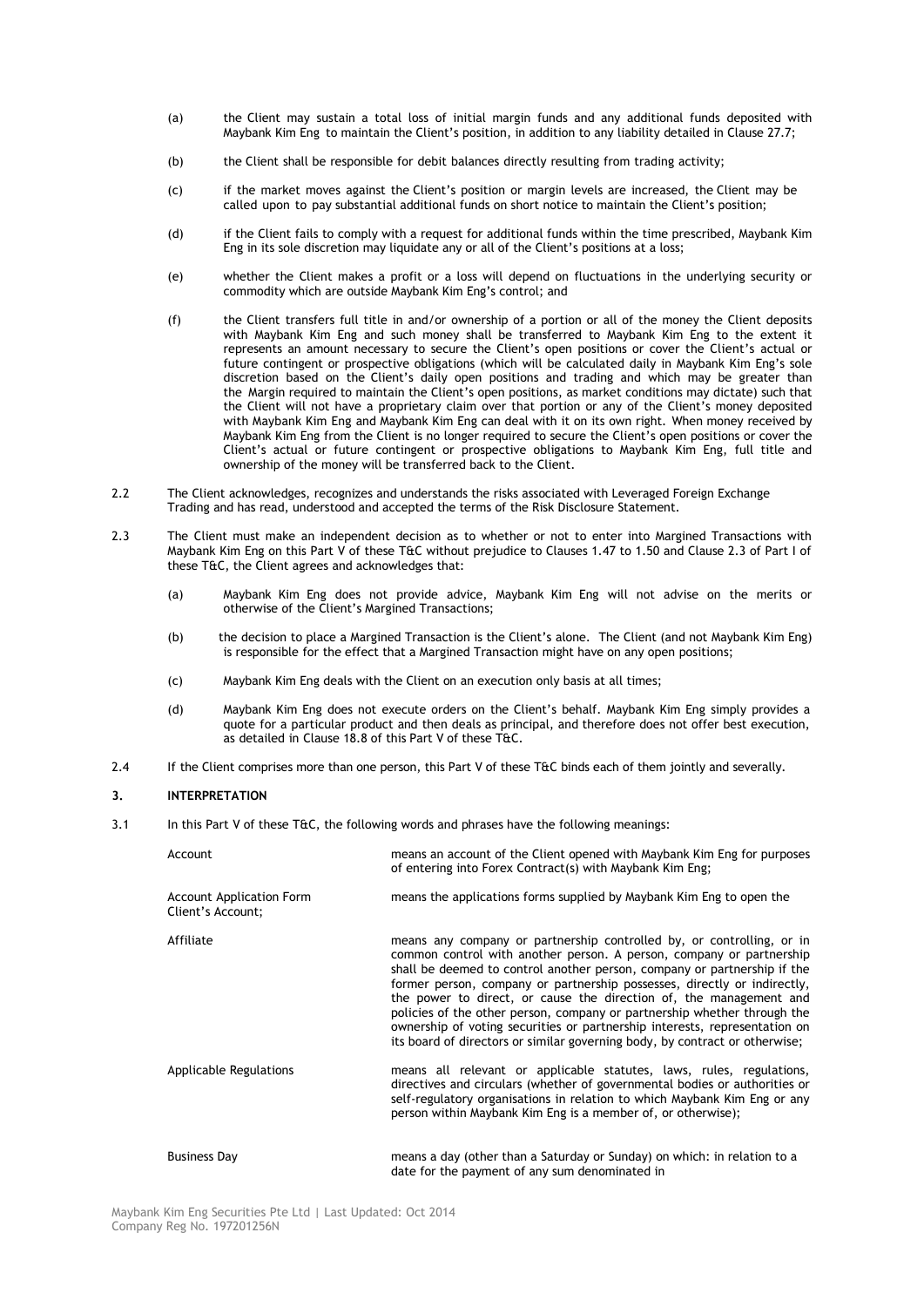|                                 | (a) any Currency (other than Euro), banks generally are open for business<br>in the principal financial centre of the country of such Currency; or                                                                                                                                                                                                                                                                                                                                                                                      |
|---------------------------------|-----------------------------------------------------------------------------------------------------------------------------------------------------------------------------------------------------------------------------------------------------------------------------------------------------------------------------------------------------------------------------------------------------------------------------------------------------------------------------------------------------------------------------------------|
|                                 | (b) Euros, settlement of payments denominated in Euros is generally<br>possible in London or any other financial centre in Europe selected by<br>us; and                                                                                                                                                                                                                                                                                                                                                                                |
|                                 | in relation to a date for the delivery of any property, property of<br>such type is capable of being delivered in satisfaction of obligations<br>incurred in the market in which the obligation to in relation to a date<br>for the delivery of any property, property of such type is capable of<br>being delivered in satisfaction of obligations incurred in the market<br>in which the obligation to deliver such first property was incurred;<br>and for all other purposes, is not a bank holiday or public holiday in<br>London; |
| <b>Clearing House</b>           | (in relation to a Market) includes a body corporate, an association or<br>organization, whether distinct from or forming part of a Market, that<br>clears, settles and/or guarantees contracts and/or options whether on a<br>net or gross basis and/or makes adjustments to the contractual obligations<br>arising out of such contracts and/or options;                                                                                                                                                                               |
| <b>Closing Date</b>             | means the date on which a Margined Transaction is closed in accordance<br>with this Part V of these T&C                                                                                                                                                                                                                                                                                                                                                                                                                                 |
| <b>Closing Notice</b>           | means a notice given by the Client or Maybank Kim Eng to close all or<br>any part of any Margined Transaction;                                                                                                                                                                                                                                                                                                                                                                                                                          |
| <b>Closing Price</b>            | means with respect to any time in which an open Transaction is to be<br>closed, the exchange rate at such time at which the Client can (a) buy if<br>the Forex Contract the Client wishes to close was a sell and (b) sell if the<br>Forex Contract the Client wishes to close was a buy;                                                                                                                                                                                                                                               |
| Commission                      | means the commission, charges or other remuneration for the conduct of<br>the business by Maybank Kim Eng as disclosed and as notified to the Client<br>from time to time;                                                                                                                                                                                                                                                                                                                                                              |
| Credit Support Provider         | means any person who has entered into any guarantee, hypothecation<br>agreement, margin or security agreement in Maybank Kim Eng's favour in<br>respect of the Client's obligations under this Part V of these T&C                                                                                                                                                                                                                                                                                                                      |
| Currency                        | means money denominated in the lawful currency of any jurisdiction;                                                                                                                                                                                                                                                                                                                                                                                                                                                                     |
| <b>Event of Default</b>         | means any of the events of default as listed in paragraphs (a) to $(l)$<br>of Clause 23.1 of this Part V of these T&C                                                                                                                                                                                                                                                                                                                                                                                                                   |
| Exchange                        | means, in relation to a Forex Contract any financial market on which the<br>Forex Contract is able to be traded on:                                                                                                                                                                                                                                                                                                                                                                                                                     |
| <b>Exceptional Market Event</b> | means the suspension, closure, liquidation, imposition of limits, special<br>or unusual terms, excessive movement, volatility or loss of liquidity in any<br>relevant market for the relevant Currency or Currencies, or where<br>Maybank Kim Eng reasonably anticipates any of the above circumstances<br>are about to occur;                                                                                                                                                                                                          |
| <b>Expiry Date</b>              | means the expiry date and time of a Margined Transaction as determined<br>by Maybank Kim Eng;                                                                                                                                                                                                                                                                                                                                                                                                                                           |
| <b>Forex Contract</b>           | means any over the counter contract which is a purchase or sale of<br>foreign currency entered into between the Client and Maybank Kim Eng,<br>excluding forward contracts;                                                                                                                                                                                                                                                                                                                                                             |
| Initial Margin                  | has the meaning given in Clause 16.1 of this Part V of these T&C                                                                                                                                                                                                                                                                                                                                                                                                                                                                        |
| Interest Rate                   | means SIBOR (the Singapore Interbank Offered Rate) plus a markup not<br>to exceed 4%, or such other benchmark interest rate as may be applicable<br>and as selected by Maybank Kim Eng depending upon the currency of a<br>Forex Contract, plus a mark up not to exceed 4%;                                                                                                                                                                                                                                                             |
| Investment                      | means a Forex Contract available for trade on the KE Forex Online Facility;                                                                                                                                                                                                                                                                                                                                                                                                                                                             |
| <b>KE Forex Online Facility</b> | means the online leveraged foreign exchange trading platform of Maybank<br>Kim Eng;                                                                                                                                                                                                                                                                                                                                                                                                                                                     |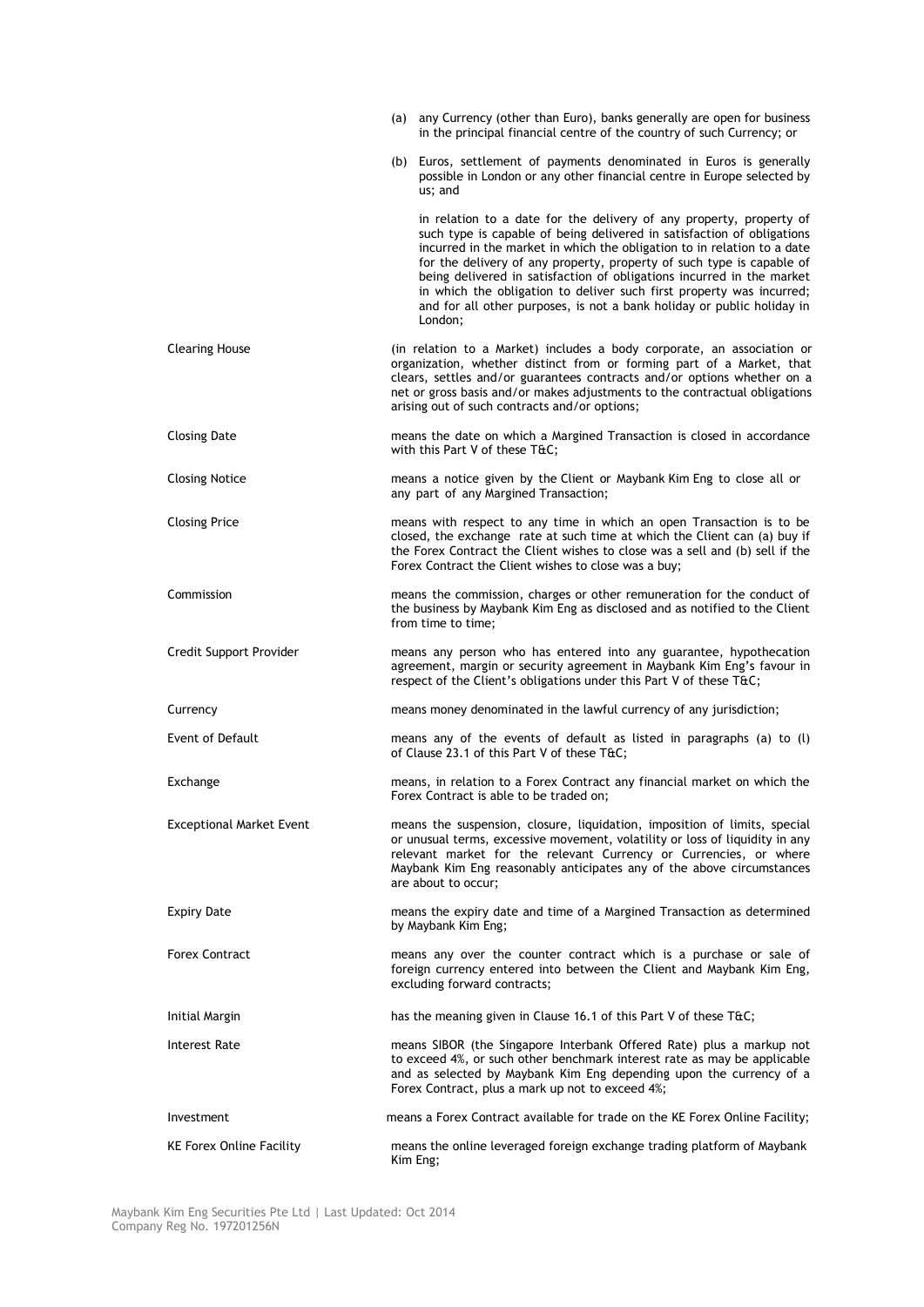| Leveraged Foreign       | means (a) foreign exchange trading on a margin basis whereby a person<br>undertakes,                                                                                                                                                                                                                                                                                  |
|-------------------------|-----------------------------------------------------------------------------------------------------------------------------------------------------------------------------------------------------------------------------------------------------------------------------------------------------------------------------------------------------------------------|
| <b>Exchange Trading</b> | as determined by the terms and conditions of the foreign exchange trading<br>contract or arrangement                                                                                                                                                                                                                                                                  |
|                         | (i)<br>to make an adjustment between himself and another person<br>according to whether a currency is worth more or less, as the<br>case may be, in relation to another currency, or according to<br>whether a currency index rises or falls in value, as the case may<br>be, in relation to an agreed value;                                                         |
|                         | (ii) to pay an amount of money determined or to be determined by<br>reference to the change in value of a currency in relation to<br>another currency, or by reference to the change in value of a<br>currency index in relation to an agreed value; or                                                                                                               |
|                         | (iii) to deliver to another person at an agreed future time an agreed<br>amount of currency at an agreed price;                                                                                                                                                                                                                                                       |
|                         | (b) the provision by any person referred to in paragraph $(a)$ of any<br>advance, credit facility or loan, directly or indirectly, to facilitate an<br>act of the description referred to in that paragraph; or                                                                                                                                                       |
|                         | (c) the act of entering into or offering to enter into, or inducing or<br>attempting to induce a person to enter into, an arrangement with<br>another person (whether on a discretionary basis or otherwise) to<br>enter into any contract to facilitate an act of the description<br>mentioned in paragraph $(a)$ or $(b)$ ,                                         |
|                         | but does not include any act performed for or in connection with a<br>contract or an arrangement -                                                                                                                                                                                                                                                                    |
|                         | arranged by a bank that is licensed under the Banking Act (Cap. 19) or<br>(i)<br>a merchant bank approved as a financial institution under the<br>Monetary Authority of Singapore Act (Cap. 186);                                                                                                                                                                     |
|                         | (ii) by any person belonging to such class of persons, or carrying on such<br>class or description of business, as may be prescribed by the MAS; or                                                                                                                                                                                                                   |
|                         | (iii) which is a futures contract,                                                                                                                                                                                                                                                                                                                                    |
|                         | or such a proposed contract or arrangement;                                                                                                                                                                                                                                                                                                                           |
| Loss                    | means any and all loss, damage, costs, charges, and/or expenses of<br>whatsoever nature and howsoever arising including legal fees on a full<br>indemnity basis, cost of funding and loss or cost incurred as a result of the<br>terminating, liquidating or re-establishing of any hedge or related trading<br>position;                                             |
| Margin                  | has the meaning set out in Clause 16.3 of this Part V of these T&C                                                                                                                                                                                                                                                                                                    |
| Margin Call Warnings    | means a demand for such sums by way of Margin as Maybank Kim Eng may<br>reasonably require for the purpose of protecting itself against loss or risk<br>of loss on present, future or contemplated Transactions under this Part V<br>of these T&C                                                                                                                     |
| Margined Transaction    | means any Forex Contract;                                                                                                                                                                                                                                                                                                                                             |
| Market                  | means a market, an exchange or any other place at which Forex Contracts<br>or contracts for, or in relation to currency trading for or in relation to<br>commodities are regularly made, whether within Singapore or otherwise,<br>and including any entity that provides or proposes to provide the physical<br>facilities necessary for executing the Transactions; |
| MAS                     | means the Monetary Authority of Singapore or any successor organisation<br>or authority for the time being responsible for the regulation of financial<br>products in Singapore;                                                                                                                                                                                      |
| Officer                 | means any officer or employee of Maybank Kim Eng;                                                                                                                                                                                                                                                                                                                     |
| Order                   | means an instruction to purchase or sell a Forex Contract at a price<br>quoted by Maybank Kim Eng as appropriate or which Maybank Kim Eng or<br>an Officer reasonably believes to be the authorization, request,<br>instruction or order of the Client and includes any authorization,                                                                                |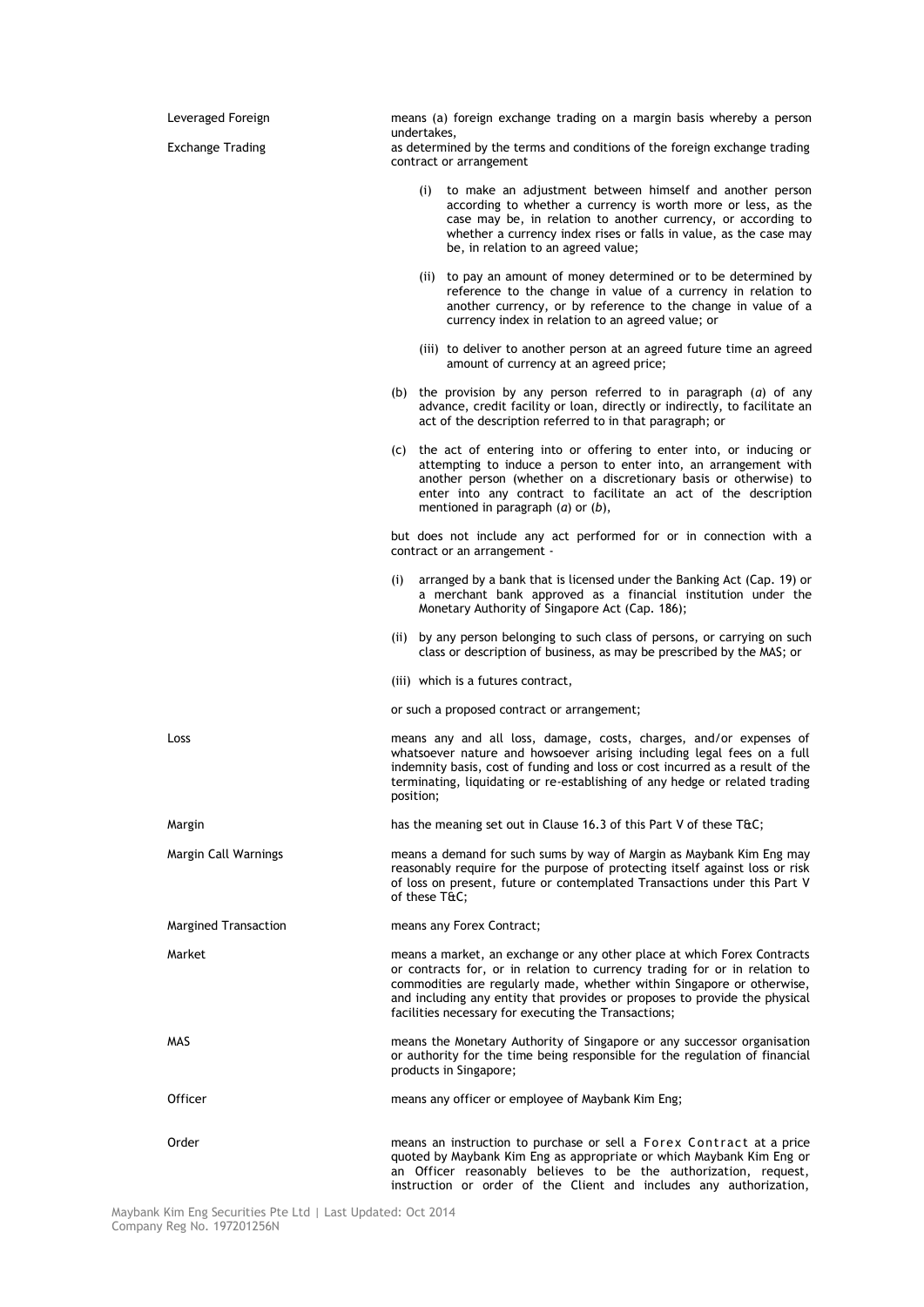|                          | request, instruction or order to revoke, ignore or vary any previous<br>authorization, request, instruction or order;                                                                                        |
|--------------------------|--------------------------------------------------------------------------------------------------------------------------------------------------------------------------------------------------------------|
| <b>Relevant Bodies</b>   | means any Market, Clearing House and/or governmental body or<br>authority or self-regulatory organization in relation to which Maybank<br>Kim Eng or any person in Maybank Kim Eng is a member or otherwise; |
| <b>Relevant Currency</b> | shall have the meaning ascribed to it in Clause 8.4;                                                                                                                                                         |
| Rules                    | means articles, rules, regulations, procedures and customs, as in<br>force from time to time;                                                                                                                |
| Secured Obligation       | has the meaning given in Clause 16.12;                                                                                                                                                                       |
| <b>SFA</b>               | means the Securities and Futures Act, Chapter 289 of Singapore;                                                                                                                                              |
| Transaction              | means a contract in an Investment or any other contractual arrangement<br>entered into between the Client and Maybank Kim Eng including Forex<br>Contract as defined in this Part V of these T&C             |
| <b>Variation Margin</b>  | has the meaning given in Clause 16.3 of this Part V of these T&C                                                                                                                                             |
| S\$ or Singapore Dollars | means the lawful currency of Singapore; and                                                                                                                                                                  |
| USS or US Dollars        | means the lawful currency of the United States.                                                                                                                                                              |

- 3.2 *General interpretation*: A reference in this Part V of these T&C to a "Clause" shall be construed as a reference to, respectively, a Clause of this Part V of these T&C and a reference to a "Section" shall be construed as a reference to, respectively, a Section in the Schedule of this Part V of these T&C, unless the context requires otherwise. References in this Part V of these T&C to any statute or statutory instrument or Applicable Regulations include any modification, amendment, extension or re-enactment thereof. A reference in this Part V of these T&C to "document" shall be construed to include any electronic document. References to "Person" include bodies corporate, unincorporated associations and partnerships/persons, firms, companies, corporations, governments, states or agencies of a state or any associations or partnerships (whether or not having separate legal personality) of two or more of the foregoing. The masculine includes the feminine and the neuter and the singular includes the plural and vice versa as the context admits or requires. The Schedules form part of this Part V of these T&C and have the same force and effect as if expressly set out in the body of this Part V of these T&C. In the event of any conflict between the Schedule and this Part V of these T&C, the Schedule shall prevail.
- 3.3 *Part V of these T&C*: Maybank Kim Eng may from time to time send to the Client further schedules with respect to a specific Market or classes of Investments which will also form part of this Part V of these T&C. All orders placed via the KE Forex Online Facility or otherwise for the Client"s trading accounts (each an "Account") shall be subject to this Part V of these T&C as - supplemented by the terms of such other procedures and instructions as may be notified by Maybank Kim Eng to the Client from time to time in relation to the use of the KE Forex Online Facility (the "Procedures"). In the event and to the extent of any conflict or inconsistency between these T&C and the Procedures, [these Terms shall prevail.]
- 3.4 *Headings*: Headings are for ease of reference only and do not form part of this Part V of these T&C.

## **4. [RESERVED]**

### **5. RISK OF INVESTMENT**

5.1 The Client has been provided with the Risk Disclosure Statement in Part VII of the T&C in compliance with the SFA. The Risk Disclosure Statement sets out some of the risks and other significant aspects of trading in futures, options and leveraged foreign exchange. **The Client's execution of the Risk Disclosure Statement will be treated as the Client's informed acknowledgment that the Client has carefully read and accepted the risks outlined in the Risk Disclosure Statement**. If there is anything the Client does not understand it is recommended that the Client seeks specialist independent financial and/or legal advice, in particular, regarding the suitability of complex financial instrument trading.

#### **6. Applicable Regulations AND Market Requirements**

- 6.1 *Subject to Applicable Regulations*: This Part V of these T&C and all Transactions are subject to Applicable Regulations so that: (i) if there is any conflict between this Part V of these T&C and any Applicable Regulations, the latter will prevail; and (ii) Maybank Kim Eng may take or omit to take any action Maybank Kim Eng considers necessary to ensure compliance with any Applicable Regulations and whatever Maybank Kim Eng does or fails to do in order to comply with them will be binding on the Client.
- 6.2 *Market and Price Providing Bank action*: If a Market, price providing bank (or intermediate broker or agent, acting at the direction of, or as a result of action taken by a Market) take any action which affects a Transaction, then Maybank Kim Eng may take any action which Maybank Kim Eng, at Maybank Kim Eng"s discretion, consider desirable to correspond with such action or to mitigate any loss incurred as a result of such action. Any such action shall be binding on the Client.

Maybank Kim Eng Securities Pte Ltd | Last Updated: Oct 2014 Company Reg No. 197201256N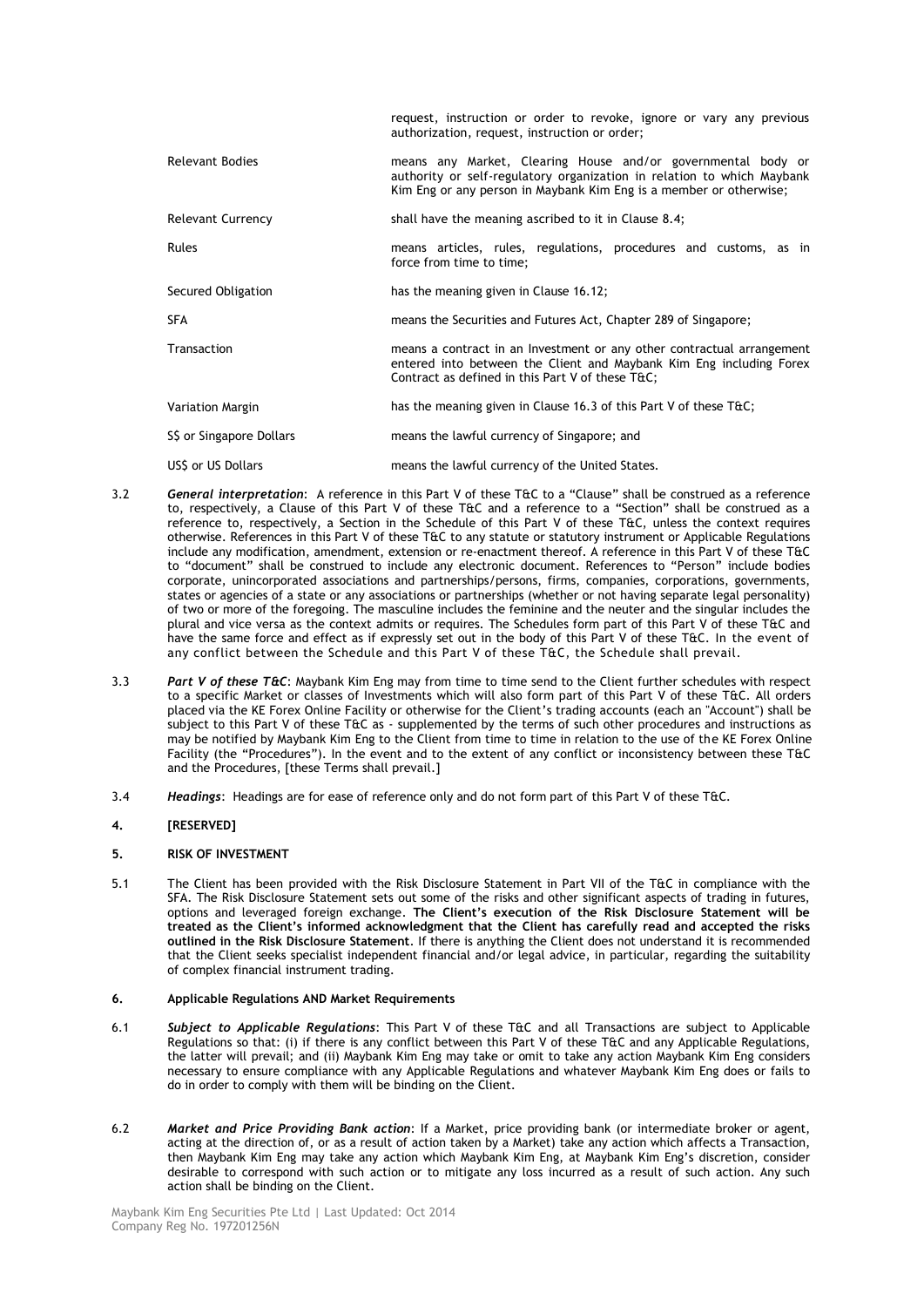## **7. EXECUTION AND ADVICE**

7.1 *Execution only*: Without prejudice to Clauses 1.47 to 1.50 and Clause 2.3 of Part I of these T&C, Maybank Kim Eng deals with the Client on an execution-only basis and will not make personal recommendations or advise on the merits of purchasing, selling or otherwise dealing in Forex Contracts or executing particular Transactions, their taxation consequences or the composition of any account or any other rights or obligations attaching to such Investments or Transactions. The Client should bear in mind that merely explaining the terms of a Transaction or Investments or its performance characteristics does not itself amount to advice on the merits of the Transaction or Investment (as the case may be). Maybank Kim Eng gives no representation, warranty or guarantee as to the accuracy or completeness of such information or as to the legal, tax or accountancy consequences of any Transaction; where information is in the form of a document containing a restriction on the person or category of persons for whom that document is intended or to whom it is distributed, the Client agree that the Client will not pass it on contrary to that restriction;

#### **8. CHARGES AND PAYMENTS**

- 8.1 *Charges:* The Client will pay Maybank Kim Eng"s charges as agreed with the Client from time to time or Maybank Kim Eng may deduct such charges from any funds held by Maybank Kim Eng on the Client"s behalf.
- 8.2 *Currency indemnity*: If Maybank Kim Eng receives or recovers any amount in respect of an obligation of the Client in a Currency other than that in which such amount was payable, whether pursuant to a judgment of any court or otherwise, the Client shall indemnify Maybank Kim Eng and hold Maybank Kim Eng harmless from and against any cost (including costs of conversion) and loss suffered by Maybank Kim Eng as a result of receiving such amount in a Currency other than the Currency in which it was due.
- 8.3 If for any reason Maybank Kim Eng cannot effect payment or repayment to the Client in a particular Currency in which payment or repayment is due, Maybank Kim Eng may effect payment or repayment in the equivalent of any other Currency selected by Maybank Kim Eng based on the rate of exchange quoted by Maybank Kim Eng in respect of the relevant Currencies at the time the payment or repayment is due.
- 8.4 If the Client directs Maybank Kim Eng to enter into any Currency Transaction and such Transaction is effected in a foreign currency:
	- (a) any profit or loss arising as a result of a fluctuation in the exchange rate affecting such Currency will be entirely for the Client's account and risk;
	- (b) Maybank Kim Eng is authorised to convert funds in the Client"s Account for Margin into and from such foreign currency at a rate of exchange determined by Maybank Kim Eng on the basis of the then prevailing money market rates. In such circumstances, Maybank Kim Eng will not be liable to the Client for any loss suffered by the Client as a result of such action (although, Maybank Kim Eng will use reasonable endeavours to only convert such funds as may prudently be required to cover the position in respect of the relevant transaction).
	- (c) all initial and subsequent deposits for Margin purposes shall, unless Maybank Kim Eng otherwise stipulates, be made in such Currency (the "**Relevant Currency**") and in such amounts as Maybank Kim Eng may, in its sole and absolute discretion require; and
	- (d) Maybank Kim Eng may debit or credit the Account in the Relevant Currency when such Transaction is liquidated, and the rate of exchange of any foreign Currency required to be converted to the Relevant Currency shall be determined by Maybank Kim Eng in its sole and absolute discretion on the basis of the money market rates of exchange prevailing at the time of the debit or credit.
- 8.5 Without prejudice to Clause 8.2, Maybank Kim Eng may, at any time in its sole and absolute discretion, convert any amounts in any Account(s) of the Client"s or standing to the credit of the Client to any other Currency for the purposes of carrying out Orders of the Client or exercising Maybank Kim Eng's rights under these terms and conditions or under any Account. Exchange rate losses and the costs of conversion shall be borne by the Client.
- 8.6 *Payments and deliveries net*: Unless Maybank Kim Eng gives the Client written notice to the contrary, all payments and deliveries between Maybank Kim Eng and the Client shall be made on a net basis and Maybank Kim Eng shall not be obliged to deliver or make payment to the Client or both (as the case may be) unless and until Maybank Kim Eng has received from the Client the appropriate documents or cleared funds.

#### **9. TAXES**

9.1 The Client is responsible for all taxes (local or foreign) that may arise in relation to a Transaction, whether under current law or practice or otherwise. Maybank Kim Eng shall have no responsibility for any of the Client"s tax liabilities, or for providing information or advice in respect of such liabilities and shall not be responsible for

notifying the Client of a change in tax law or practice.

9.2 In the event that Maybank Kim Eng becomes liable to pay any tax on the Client's behalf arising from or incidental to Transactions executed by the Client with Maybank Kim Eng, the Client shall reimburse Maybank Kim Eng on demand in full for the amount of such tax paid by Maybank Kim Eng. In the event that Maybank Kim Eng becomes liable to pay any stamp duty, stamp duty reserve tax or any other similar documentary tax or duty in any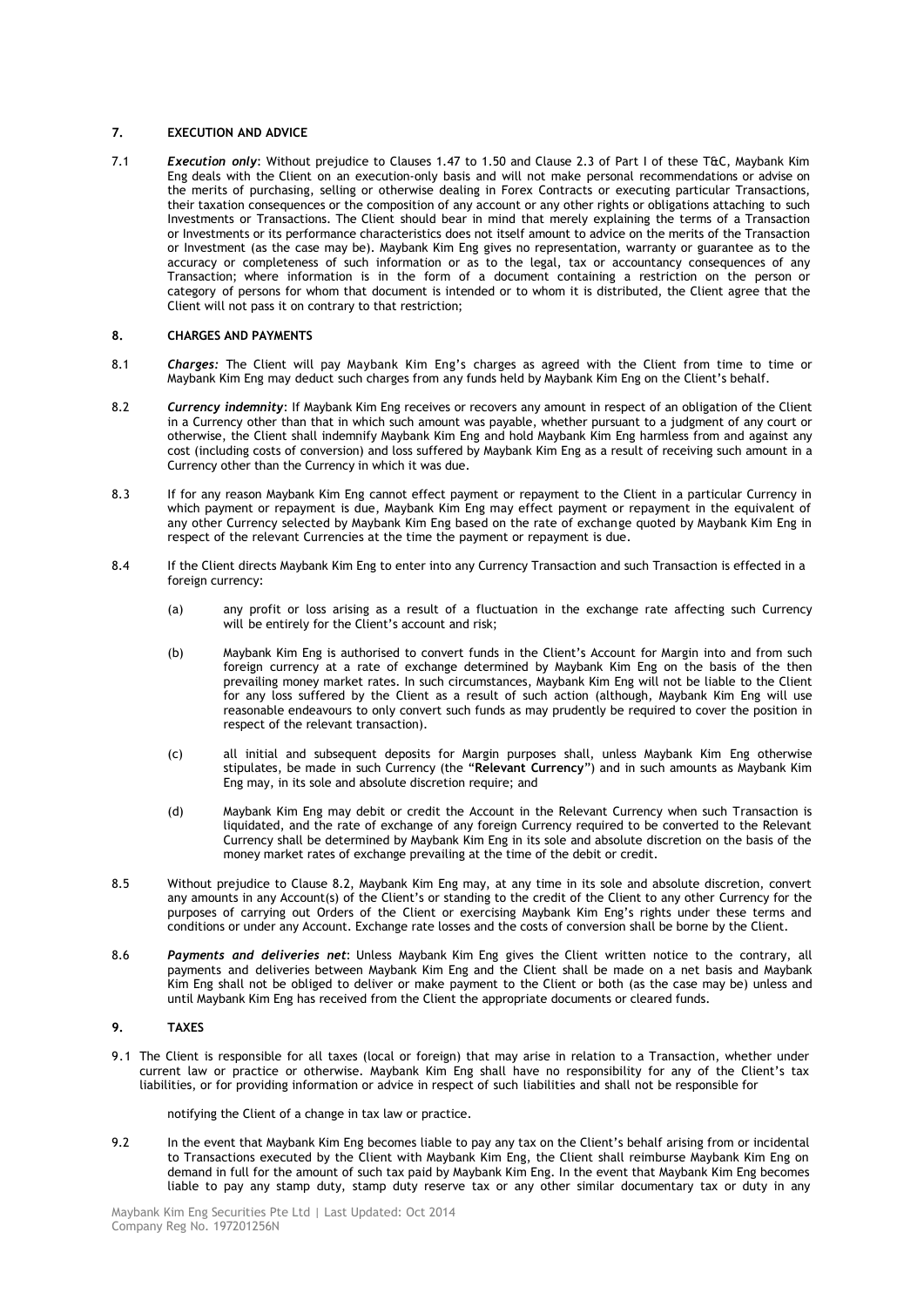jurisdiction (collectively "**Stamp Duty**") in respect of any shares purchased or otherwise acquired by Maybank Kim Eng or any other tax or duty or an Affiliate in order to hedge any Margined Transaction between Maybank Kim Eng and the Client, the Client shall reimburse Maybank Kim Eng on demand in full for the amount of such Stamp Duty paid by Maybank Kim Eng.

9.3 The Client shall indemnify Maybank Kim Eng, its Affiliates and their respective directors, officers, employees and agents (each an "**Indemnified Party**") and keep each Indemnified Party indemnified from and against all costs, claims, demands and expenses arising in connection with (i) any failure by the Client to reimburse the Indemnified Party in accordance with Clauses 9.1 and 9.2 of these this Part V of these T&C and (ii) any late payment or nonpayment of any tax or Stamp Duty payable by the Client in respect of Transaction executed by the Client with the Indemnified Party.

#### **10. MATERIAL INTEREST AND CONFIDENTIALITY**

- 10.1 *Material interests*: The Client"s attention is drawn to the fact that when Maybank Kim Eng deals with the Client or for the Client, Maybank Kim Eng or an Affiliate or some other person connected with Maybank Kim Eng may have an interest, relationship or arrangement that is material. Without limiting the nature of such interests, examples include where Maybank Kim Eng or an Affiliate could be:
	- (a) dealing in the investment, a related investment or an asset underlying the investment, as principal for Maybank Kim Eng"s own account or that of someone else. This could include selling to the Client or buying from the Client and also dealing with or using the services of an intermediate broker or other agent who may be an Affiliate;
	- (b) matching (e.g. by way of a cross) the Client"s Transaction with that of another customer by acting on his behalf as well as the Client's:
	- (c) buying from the Client and selling immediately to another customer, or vice versa;
	- (d) holding a position (including a short position) in the Investment concerned, a related Investment or asset underlying the Investment;
	- (e) quoting prices to the market in the Investment, a related Investment or asset underlying the Investment;
	- (f) advising and providing other services to Affiliates or other customers who may have interests in Investments or underlying assets which conflict with the Client"s own.
- 10.2 The Client accepts that Maybank Kim Eng and its Affiliates may have interests which conflict with the Client"s interests and may owe duties which conflict with duties which would otherwise be owed to the Client, and consents to Maybank Kim Eng acting in any manner which Maybank Kim Eng considers appropriate in such cases subject to Applicable Regulations.
- 10.3 *No liability to disclose or account*: Except as provided in the Applicable Regulations binding on Maybank Kim Eng, Maybank Kim Eng shall be under no further duty to disclose any interest to the Client, including any benefit, profit, commission or other remuneration made or received by reason of any Transaction or any matching **Transaction**
- 10.4 *Information Barriers*: Maybank Kim Eng maintains arrangements which restrict access by Maybank Kim Eng"s employees to information relating to areas of Maybank Kim Eng"s business (and that of Affiliates) with which, and the affairs of clients with whom, they are not directly concerned. Accordingly, Maybank Kim Eng shall not be required to have regard to or disclose to the Client or make use of any information which belongs to or is confidential to another client or to Maybank Kim Eng or any Affiliate, and Maybank Kim Eng may be unable to advise or deal with the Client in relation to particular investments and Maybank Kim Eng shall not be required to disclose the reason for this.
- 10.5 *Deals using a connected broker*: Where a connection exists between Maybank Kim Eng and a connected broker, the Client hereby agrees that Maybank Kim Eng shall not be required to give the Client notice of that connection.

#### **11. CONFLICTS OF INTERESTS**

11.1 *Disclosure to the Client*: Maybank Kim Eng shall not be obliged to disclose to the Client or take into consideration any fact, matter or finding which might involve a breach of duty or confidence to any other person, or which comes to the notice of Maybank Kim Eng or any of its Affiliates or their respective directors, officers, employees or agents but which does not come to the actual notice of the individual or individuals from Maybank Kim Eng dealing with the Client.

## **12. [RESERVED]**

#### **13. ACCOUNT OPENING**

13.1 An Account must be opened prior to entering into any Forex Contract with Maybank Kim Eng. No Orders can be placed until an Account has been opened and cleared funds received. Without prejudice to the foregoing, if Maybank Kim Eng permits the Client to place an Order notwithstanding that an Account has not been opened, or cleared funds received, this shall not limit the Client"s liability to Maybank Kim Eng pursuant to this Part V of these T&C in respect of the Order placed. Maybank Kim Eng may, at its absolute discretion, refuse to accept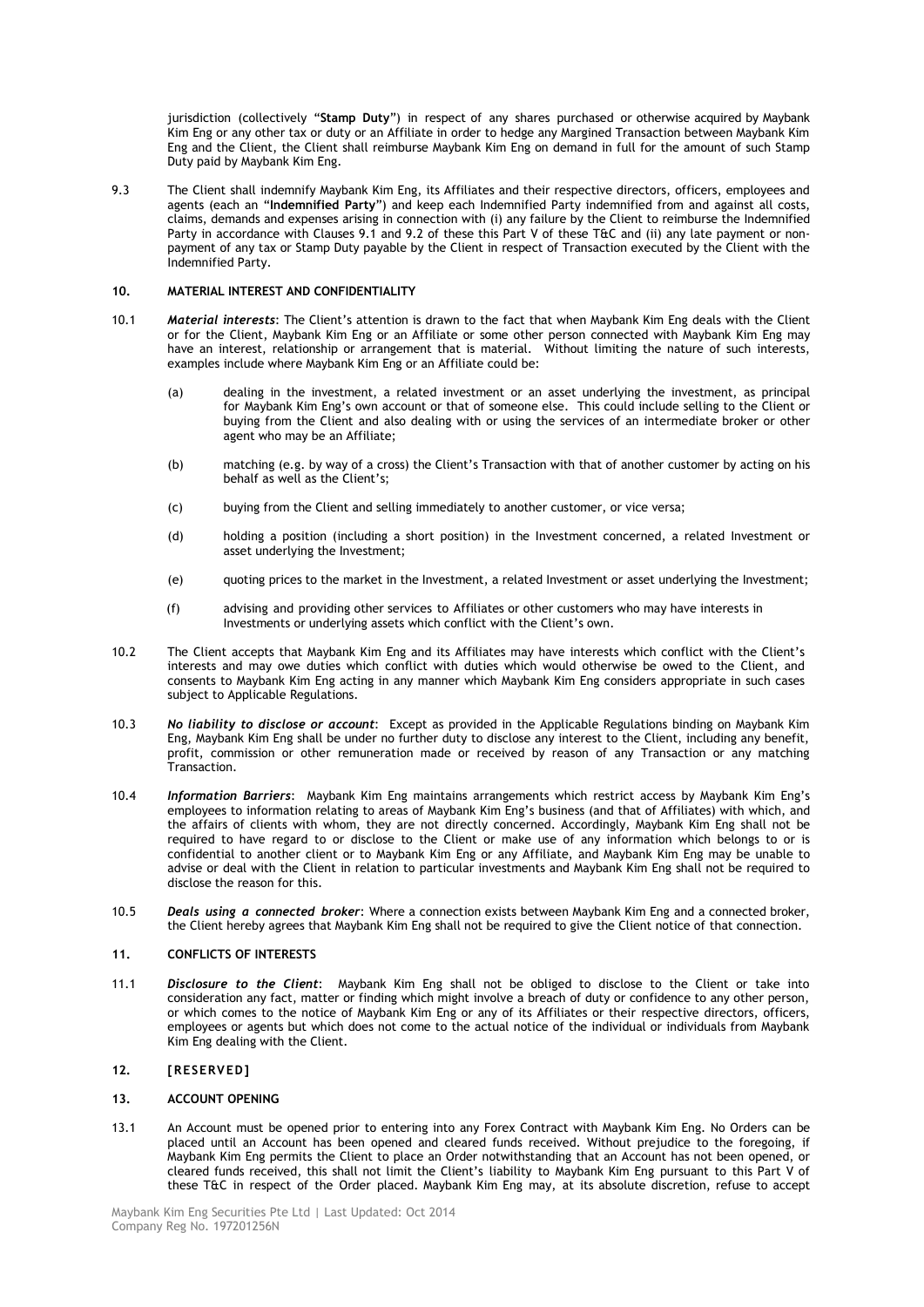the Client as a client for whatever reason but will notify the Client of any such refusal, without giving any reasons, promptly following the Client's application.

- 13.2 To assess the Client"s credit worthiness, manage credit risk and to prevent fraud (or other criminal activity), the Client acknowledges and agrees that Maybank Kim Eng may:
	- (a) make periodic searches and enquiries about the Client and at credit reference agencies, and the Client"s employers, if applicable;
	- (b) disclose information to organisations involved in fraud prevention; and
	- (c) obtain information from and disclose information to other broker-dealers or investment managers which deal in or manage investments for the Client concerning any payment or security default or concerning any investment which is related to or connected with Margined Transactions which the Client seek to open with us.
- 13.3 Any limits for the Client"s Account (including any credit limits) will be set and varied from time to time with regard to the Client"s credit status and, where applicable, the amount of funds deposited by the Client with Maybank Kim Eng which may, in Maybank Kim Eng"s sole discretion apply a limit to:
	- (a) the size of any Forex Contract or series of Forex Contract that the Client may enter into; and
	- (b) the amount of any loss or liability to which you may be exposed;

provided for the avoidance of doubt that nothing herein shall prevent Maybank Kim Eng from withdrawing, reducing or otherwise modifying any such limits in its sole unfettered discretion.

- 13.4 Account limits do not limit or represent the Client"s liability for losses to Maybank Kim Eng, and the funds the Client may have from time to time on deposit with Maybank Kim Eng as Margin or otherwise do not represent any limit upon the Client"s financial liability to Maybank Kim Eng.
- 13.5 If an Account is opened or maintained in the name of more than one Person or a partnership:
	- (a) the term "Client" shall refer to each Person or partner jointly and severally, and the liability of each such Person or partner to Maybank Kim Eng shall be joint and several; and
	- (b) Maybank Kim Eng shall be entitled to debit that Account at any time in respect of any sum howsoever due or owed to Maybank Kim Eng by any of the Persons in whose name the Account is opened or maintained or constituting the Client.

No Person constituting the Client shall be discharged, nor shall his liability be affected by, any discharge, release, time, indulgence, concession, waiver or consent given at any time in relation to any one or more of the other such Persons constituting the Client.

- 13.6 Unless otherwise agreed by Maybank Kim Eng, the Orders of any one Person constituting the Client shall be deemed to be the Orders of all the Persons constituting the Client and any notice or communication addressed and sent by Maybank Kim Eng to any one Person constituting the Client shall be deemed to have been addressed and sent to all the Persons constituting the Client and where any such Person shall have received or is deemed to have received any such notice of communication, all the Persons constituting the Client shall be deemed to have received the same.
- 13.7 The doctrine of survivorship shall apply to any Account opened in the joint names of more than one Person or in the name of a partnership. Accordingly, in the event of death of such Person or any partner constituting the Client, the Account shall immediately vest in the surviving Person(s) or partner(s) (as the case may be).

#### **14. ACCOUNT PAYMENTS**

- 14.1 *Payment*: Maybank Kim Eng will only accept deposits from the Client by an approved crossed cheque, electronic fund transfer, internal funds transfer or cash. Payments may be denominated in, US Dollars, Singapore Dollars, or any other Currency agreed in advance with Maybank Kim Eng.
- 14.2 *Payment Terms*: The Client agrees to make payments due to Maybank Kim Eng under this Part V of these T&C in accordance with the following terms:
	- (a) all electronic or telegraphic transfer or other bank fees in respect of payment by the Client shall be the Client"s sole responsibility;
	- (b) if any payment is not received by Maybank Kim Eng on the due date for payment then, without limitation of any other rights which Maybank Kim Eng may have, Maybank Kim Eng will be entitled to charge interest on the overdue amount (both before and after judgment) at the Interest Rate from the date payment was due until the actual date of payment;
	- (c) the Client shall pay to Maybank Kim Eng on demand in a full indemnity basis all costs, charges, and expenses incurred by Maybank Kim Eng in relation to any overdue payment (including any referral fees);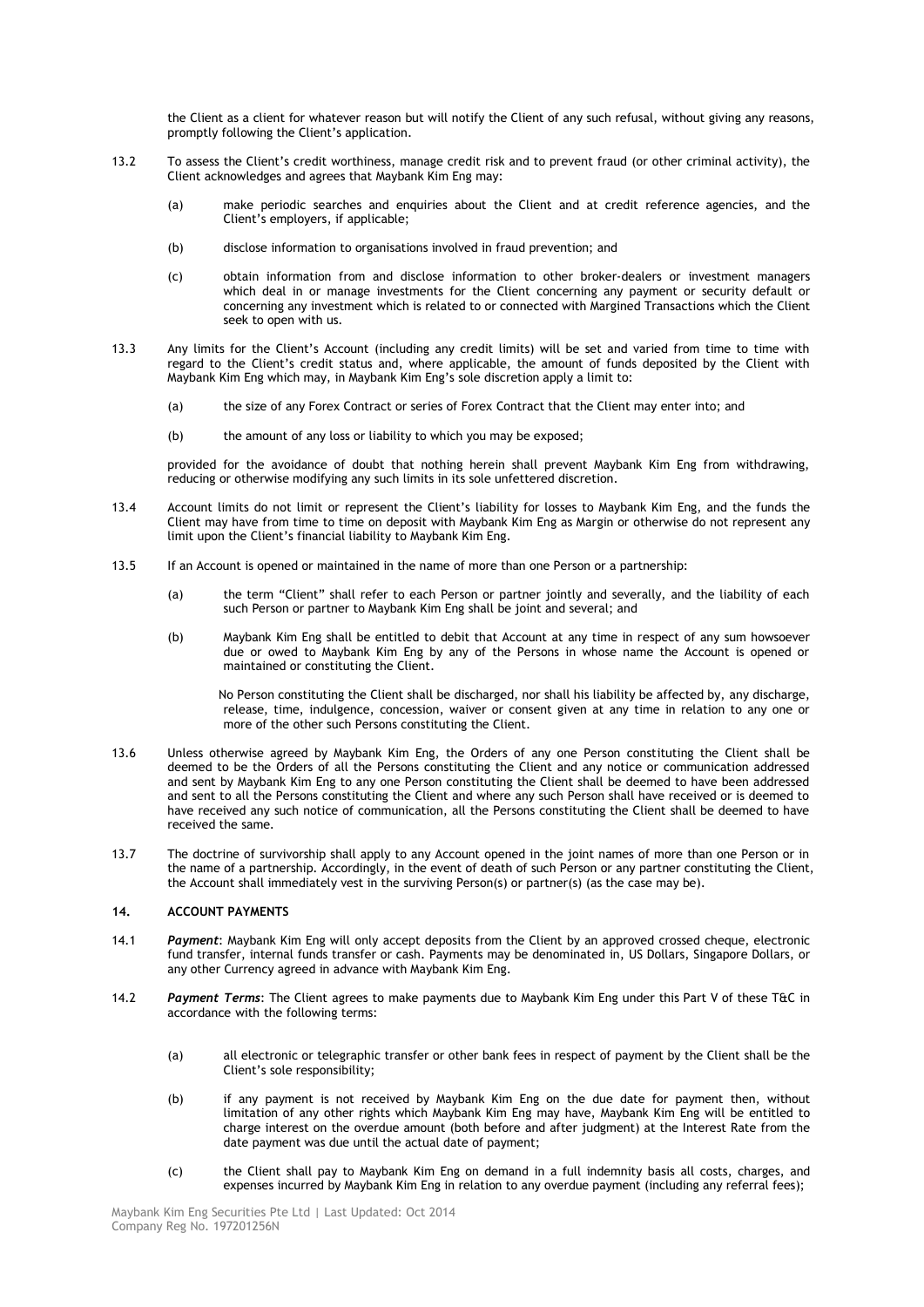- (d) any payment made to Maybank Kim Eng will only be deemed to have been received when Maybank Kim Eng receives cleared funds;
- (e) it is the Client"s responsibility to ensure that payments made to Maybank Kim Eng are correctly designated in all respects; and
- (f) any payment made to Maybank Kim Eng must be made in the currency designated by Maybank Kim Eng and shall be free from any withholding or deduction as may be required by law or otherwise.
- 14.3 *Payment Withheld*: If the statement of the Client"s Account shows a credit balance, the Client may request Maybank Kim Eng to send the Client a cheque or effect payment by alternative means in respect of such amount. However, Maybank Kim Eng may at its sole discretion elect to withhold (or if applicable, deduct) any payment requested (in whole or in part) due to the Client if:
	- (a) open Margined Transactions on the Account show notional losses;
	- (b) Maybank Kim Eng reasonably considers that funds may be required to meet any current or future margin requirement on open Margined Transactions due to underlying market conditions;
	- (c) the Client has any contingent liability to Maybank Kim Eng or to any of its Affiliates (as determined by Maybank Kim Eng in its sole discretion) in respect of any other account the Client has opened with any of them; and/or
	- (d) Maybank Kim Eng reasonably determines that there is an unresolved dispute between Maybank Kim Eng in connection with this Part V of these T&C or any related contract.
- 14.4 *Base currency*: The Client shall designate a base currency of the Client"s Account which shall either be US Dollars, Singapore Dollars or any other currency agreed in advance with Maybank Kim Eng (the "**Base Currency**"). Any sums deposited in the Client"s Account, if in a Currency other than the Base Currency of the Account, may be converted to that Base Currency at the prevailing conversion rate as designated by Maybank Kim Eng unless alternative instructions from the Client are accepted by Maybank Kim Eng. If any interest costs, commission and other charges to be debited to the Client"s Account are in a currency other than the Base Currency they may be converted to that Base Currency at the prevailing conversion rate as designated by Maybank Kim Eng.
- 14.5 All payments from the Client"s Account will be made on the Client"s request in the Base Currency of that Account unless another Currency is agreed in advance between the Client and Maybank Kim Eng and may be made in the form of a return payment to a crossed cheque drawn in the name of the Client.
- 14.6 No instructions to pay a third party from the Client"s Account will be accepted by Maybank Kim Eng unless otherwise agreed in writing by Maybank Kim Eng in its sole discretion.
- 14.7 In the event the applicable paying agent declines to transfer funds from the Client to Maybank Kim Eng for any reason then Maybank Kim Eng may treat any Margined Transaction placed or entered into in reliance upon receipt of the funds as void and of no further effect and Maybank Kim Eng shall be entitled to recover any losses arising from any such Margined Transaction from the Client.
- 14.8 The Client"s cash balance:
	- (a) will be credited from time to time with the amount of each payment of Margin and any other payment received by Maybank Kim Eng from the Client pursuant to this Part V of these T&C; and
	- (b) will be debited by:
		- (i) the amount of each payment made by Maybank Kim Eng to the Client at the Client"s request pursuant to Clause 14 of this Part V of these T&C; and
		- (ii) realised losses payable.
- 14.9 The Client hereby indemnifies and holds Maybank Kim Eng harmless against any costs or expenses (including all legal costs on a full indemnity basis) which Maybank Kim Eng may incur, either before or after the commencement of any legal action, to recover the requisite payment as a result of the Client"s failure to make payment within the stipulated period. Maybank Kim Eng may convert money standing to the Client"s credit on the Client"s

Account or paid by the Client to Maybank Kim Eng or due to be paid by Maybank Kim Eng from one currency to another at prevailing market rates designated by Maybank Kim Eng (after accounting for commissions or charges).

## **15. TRANSACTION LIMITS AND RESTRICTIONS**

- 15.1 Maybank Kim Eng may, at any time in its sole discretion, impose upon the Client any position or Transaction limits, or any trading or Transaction restrictions. Such limits may include minimum sizes for Transactions, specified times or procedures for communicating Orders to Maybank Kim Eng or otherwise.
- 15.2 Maybank Kim Eng may, at any time in its sole and absolute discretion, vary the position or Transaction limits, or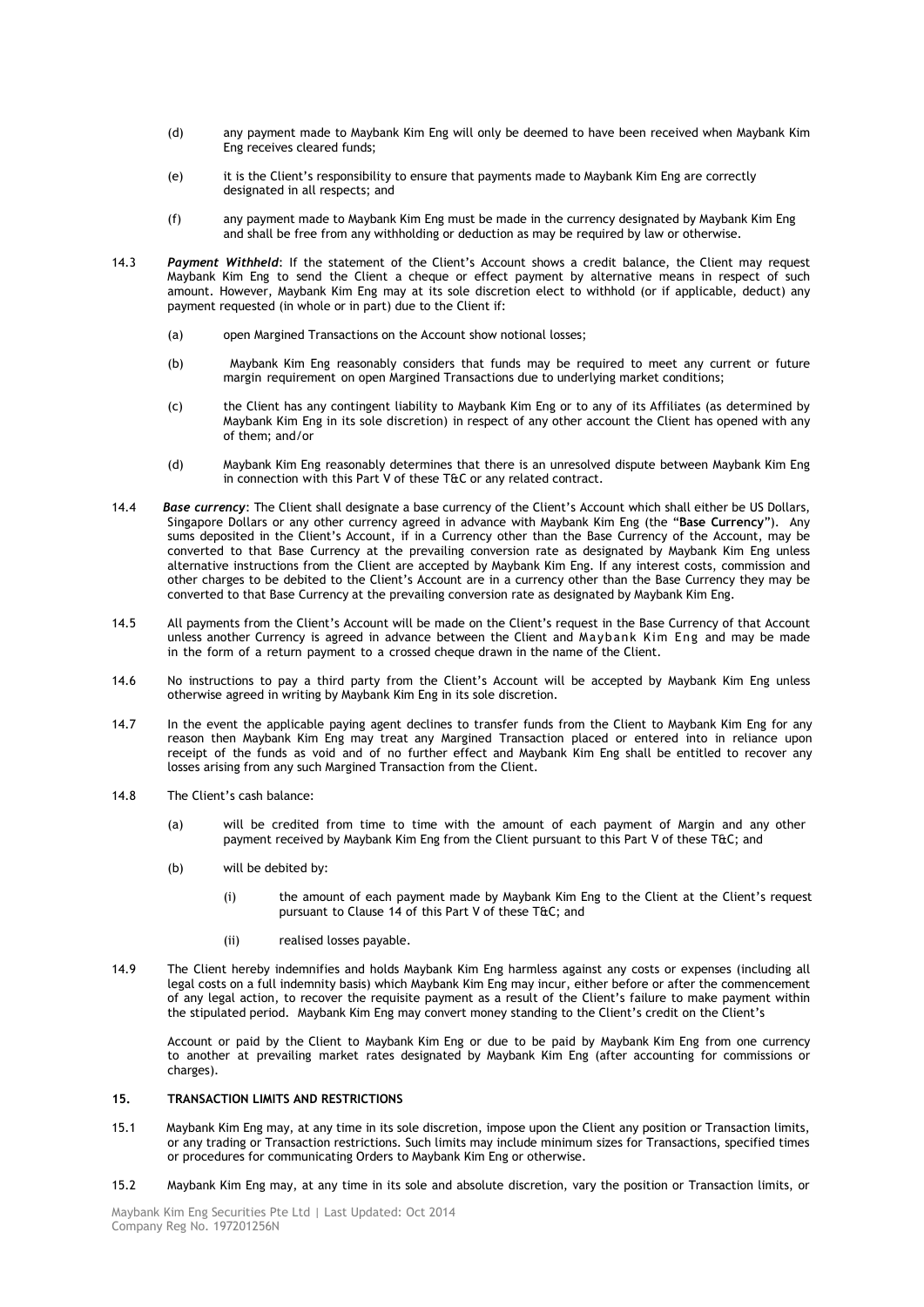any Trading or Transaction restrictions. No previous limit or restriction shall set a precedent or bind Maybank Kim Eng.

15.3 The Client acknowledges that the limits referred to in Clause 15.1 may also be set by a Relevant Body and that the limits set by Maybank Kim Eng may exceed those set by the Relevant Body. In placing Orders with Maybank Kim Eng, the Client shall not exceed any position or Transaction limits, or breach any trading or Transaction restrictions whether imposed by Maybank Kim Eng or any Relevant Body.

#### **16. MARGIN**

- 16.1 *Margin Arrangements*: As a condition of entering into a Margined Transaction, Maybank Kim Eng may in Maybank Kim Eng"s sole discretion require the deposit of funds or other collateral acceptable to Maybank Kim Eng as security for payment of any losses incurred by the Client in respect of the Transaction ("**Initial Margin**"). Initial Margin is due and payable immediately as a condition to opening the relevant Margined Transaction and Maybank Kim Eng may decline to open any Margined Transaction if the Client does not have sufficient available cash in the Client"s Account to satisfy the Initial Margin required for that Transaction at the time the relevant Order is placed.
- 16.2 The Client acknowledges that the Margin referred to in Clause 16.1 may also be set by a Relevant Body or a counterparty broker and that the limits set by Maybank Kim Eng may exceed those set by the Relevant Body or counterparty broker. Maybank Kim Eng may, in its sole and absolute discretion, charge interest as well as interestrelated fees on any Margin requirements set by Maybank Kim Eng that are above that set by a Relevant Body or counterparty broker.
- 16.3 Margin requirements may be set and varied without prior notice from time to time, and by any level at Maybank Kim Eng"s discretion including without limitation subsequent variation of any Margin rates set at the time that a Margined Transaction is opened ("**Variation Margin**" and together with Initial Margin, "**Margin**") and may also stipulate that such Margin requirements shall apply to existing positions as well as to new positions in the Transactions affected by such change. The Client acknowledges that Maybank Kim Eng may, in certain market conditions, effect an immediate change in limits or levels and/or require additional Margin to be deposited immediately or within a specified period of time, which period may, in certain circumstances, be less than 24 hours, and waives any right to object on the grounds that such requirement is or was unreasonable. No previous Margin levels shall set a precedent or bind Maybank Kim Eng.
- 16.4 *Form of Margin*: Margin shall be provided by or on behalf of the Client in cash or collateral acceptable to Maybank Kim Eng as determined by Maybank Kim Eng in Maybank Kim Eng"s absolute discretion. The Client must inform Maybank Kim Eng immediately if the Client cannot, or believe the Client will not be able to, meet a Margin payment when due. The Client is obligated to maintain in the Client"s account, at all times, sufficient funds to meet all Margin requirements. Maybank Kim Eng is not obliged to make Margin Call Warnings on the Client at all or within any specific time period. The Client may by agreement with Maybank Kim Eng satisfy a Margin Call Warning by providing collateral in a form acceptable to Maybank Kim Eng. In addition Maybank Kim Eng shall be entitled to treat any assets deposited with Maybank Kim Eng by the Client from time to time (other than assets deposited for safe custody only) as collateral against the Client"s Margin requirements. In all cases Maybank Kim Eng shall be entitled in Maybank Kim Eng"s sole discretion to determine the value of any collateral deposited with Maybank Kim Eng.
- 16.5 Maybank Kim Eng is entitled to require payment of Margin of the Client (whether resident in the Singapore or in another jurisdiction) by telegraphic transfer or any other method of immediate/electronic funds transfer acceptable to Maybank Kim Eng. Only funds received net of any bank charges, which relate to the transfer, will be credited as paid.
- 16.6 *Close-out:* In the event that there is insufficient Margin in the Client"s Account or in the event that the deposited Margin is not sufficient to meet the required Margin rates, as determined by Maybank Kim Eng in accordance with Clause 16.3 of this Part V of these T&C, Maybank Kim Eng may in Maybank Kim Eng"s sole discretion choose to close or terminate the Client"s Margined Transactions immediately, without notice to the Client. Subject to Clauses 16.7 and 16.9 of this Part V of these T&C, this will not constitute an Event of Default. If Maybank Kim Eng chooses not to close or terminate the Client"s Margined Transactions, Maybank Kim Eng may make a Margin Call Warning in accordance with Clause 16.8 of Part V of these T&C.
- 16.7 Without prejudice to the foregoing, any Transaction entered into by the Client or on the Client"s behalf which results in there being insufficient Margin to cover any actual or anticipated losses or liabilities in connection with the Client"s Account will constitute an Event of Default and Maybank Kim Eng may in Maybank

Kim Eng"s discretion exercise Maybank Kim Eng"s rights in Clause 23 of this Part V of these T&C, whether there has been a Margin Call Warning or not.

16.8 *Margin Call Warnings:* Notwithstanding the fact that Maybank Kim Eng is not obliged to make any Margin Call Warning, Margin Call Warnings may be made at any time by telephone, telephone answering machine message, voice mail, letter, fax, e-mail or any other means of electronic communication. Therefore the Client must notify Maybank Kim Eng immediately and provide alternative contact details to ensure Margin Call Warnings can be made if the Client will not be contactable at the Client"s usual contact details provided, e.g. when the Client is traveling or on holiday. Any Margin Call Warnings Maybank Kim Eng makes may be made by any method of communication listed above. Maybank Kim Eng shall be deemed to have made a Margin Call Warning if Maybank Kim Eng notifies the Client electronically via the Maybank Kim Eng"s Online Facility. Maybank Kim Eng shall not be liable for any failure by Maybank Kim Eng to contact the Client or attempt to contact the Client. Should Maybank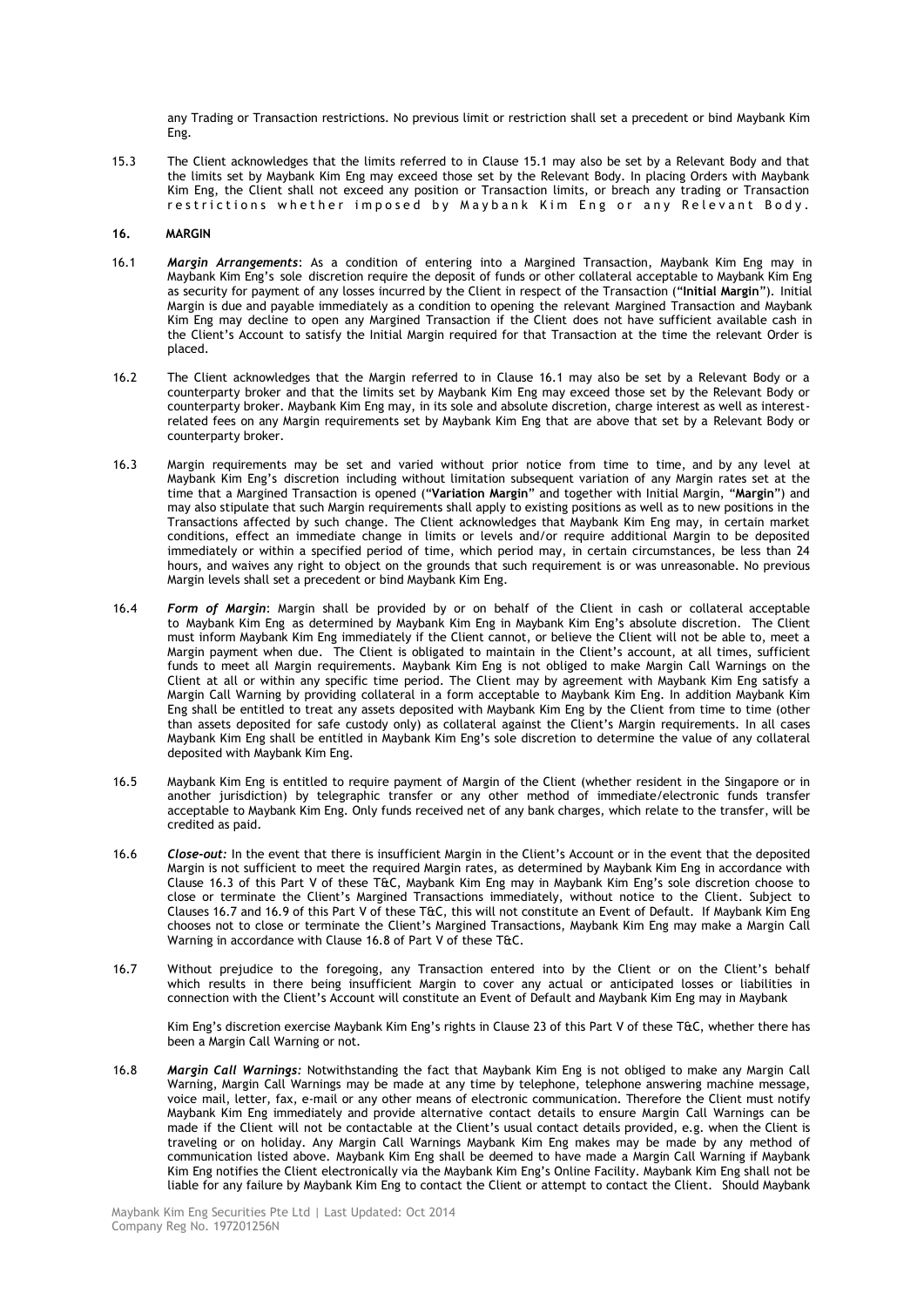Kim Eng decide to make a Margin Call Warning, the terms and conditions of the Margin Call Warning will be detailed within the Margin Call Warning and Maybank Kim Eng reserves the right to change the terms and conditions of any Margin Call Warning based on market conditions, without notice to the Client. If Maybank Kim Eng makes a Margin Call Warning, in no way does this waive Maybank Kim Eng"s right to liquidate the Client"s Margined Transactions as detailed in Clause 16.6.

- 16.9 Any payment made by or on the Client"s behalf in satisfaction of a Margin Call Warning must be received by Maybank Kim Eng within the time specified within the Margin Call Warning. Maybank Kim Eng may in its sole discretion close or terminate the Client"s Margined Transactions without notice to the Client immediately and decline to enter into any further Margined Transactions with the Client if the Client fails to honour any Margin Call Warning and this shall constitute an Event of Default and Maybank Kim Eng may exercise its rights in Clause 23 of this Part V of these T&C.
- 16.10 The Client acknowledges that Maybank Kim Eng has absolute discretion, in the absence of formal arrangements to the contrary, to (i) automatically roll over the Client"s open positions in order to allow the Client to hold his/its position indefinitely provided no Margin Call Warnings or auto-liquidation has taken place; and/or (ii) close the Client"s opened Margined Transaction and/or any or all of the Client"s positions in the event that a Margin Call Warning remains unsatisfied after a period of three (3) Business Days and the Client acknowledges and agrees that every loss sustained by the Client as a result shall be for the Client's sole account and without recourse to Maybank Kim Eng.
- 16.11 *Title Transfer:* The Client acknowledges and agrees that title in and/or ownership of a portion or all of the money the Client deposits with Maybank Kim Eng shall be transferred to Maybank Kim Eng to the extent it represents an amount necessary to secure the Client"s open positions or cover the Client"s actual or future contingent or prospective obligations (which will be calculated daily in Maybank Kim Eng"s sole discretion based on the Client"s daily open positions and trading and which may be greater than the Margin required to maintain the Client"s open positions, as market conditions may dictate) such that the Client will not have a proprietary claim over that portion or any of the Client money deposited and Maybank Kim Eng can deal with it on its own right. When money received by Maybank Kim Eng from the Client is no longer required to secure the Client"s open positions or cover the Client"s actual or future contingent or prospective obligations to Maybank Kim Eng, full title and ownership of the money will be transferred back to the Client.
- 16.12 **Security interest**: As a continuing security for the performance of all the Client's obligations (whether actual or contingent, present or future) to Maybank Kim Eng under or pursuant to this Part V of these T&C ("**Secured Obligations**") the Client grants to Maybank Kim Eng, with full title guarantee, a first fixed security interest in all non-cash Margin now or in the future provided by the Client to Maybank Kim Eng or to Maybank Kim Eng"s order or under Maybank Kim Eng"s direction or control or that of an Exchange or Market or otherwise standing to the credit of the Client's account under this Part V of these T&C or otherwise held by Maybank Kim Eng or Maybank Kim Eng's Affiliated Companies or Maybank Kim Eng's nominees on the Client's behalf.
- 16.13 **Maybank Kim Eng shall be entitled to deposit, invest, loan, mortgage, charge, pledge, repledge, hypothecate or otherwise deal with any Margin in whatsoever form provided to Maybank Kim Eng or any Relevant Body in such manner as may be permitted under the Applicable Regulations, and shall not be under any obligation to account to the Client for any interest, income or benefit that may be derived therefrom. No interest shall be paid on any type of Margin deposited with Maybank Kim Eng and the Client acknowledges and consents that interest earned on the Margin deposited under this Part V of these T&C may be retained by Maybank Kim Eng for its own account and benefit. Maybank Kim Eng shall at no time be required to deliver to the Client the identical property delivered to or purchased by Maybank Kim Eng as Margin for the Account(s) but only property of substantially the same kind and amount, subject to adjustments for quantity and quality variations at the market price prevailing at the time of such delivery.**
- 16.14 Without prejudice to the generality of Clause 16.13, the Client hereby expressly agrees that Maybank Kim Eng may deposit any Margin of the Client in any of the following ways:
	- (a) with such custodian as Maybank Kim Eng may, in its sole and absolute discretion, appoint including, where such Margin is denominated in a foreign currency, a custodian outside Singapore, and on such terms as shall be notified to the Client. Where such Margin is so deposited, Maybank Kim Eng shall separately agree in writing the requirements specified in Regulation 32 of the Securities and Futures (Licensing and Conduct of Business) Regulations 2002 (if applicable) but otherwise the Client acknowledges and accepts that different settlement, legal and regulatory requirements and different practices relating to the segregation of the Margin may apply. The Client further agrees that Maybank

Kim Eng may co-mingle such Margin with the cash and properties of its other customers; and/or

- (b) with a Clearing House, a member of a futures exchange (whether overseas or otherwise) for such purposes as may be permitted under the Applicable Regulations or the business rules and practices of the Clearing House or futures exchange (as the case may be).
- 16.15 For so long as the Client owes moneys or obligations (of whatsoever nature and howsoever arising) to Maybank Kim Eng, the Client shall only withdraw Margin from Maybank Kim Eng with Maybank Kim Eng"s consent. Maybank Kim Eng may at any time withhold any Margin of the Client pending full settlement of all such moneys or obligations of the Client.
- 16.16 In addition and without prejudice to any right which Maybank Kim Eng may have under law or otherwise, Maybank Kim Eng may in its sole and absolute discretion at any time and from time to time without notice to the Client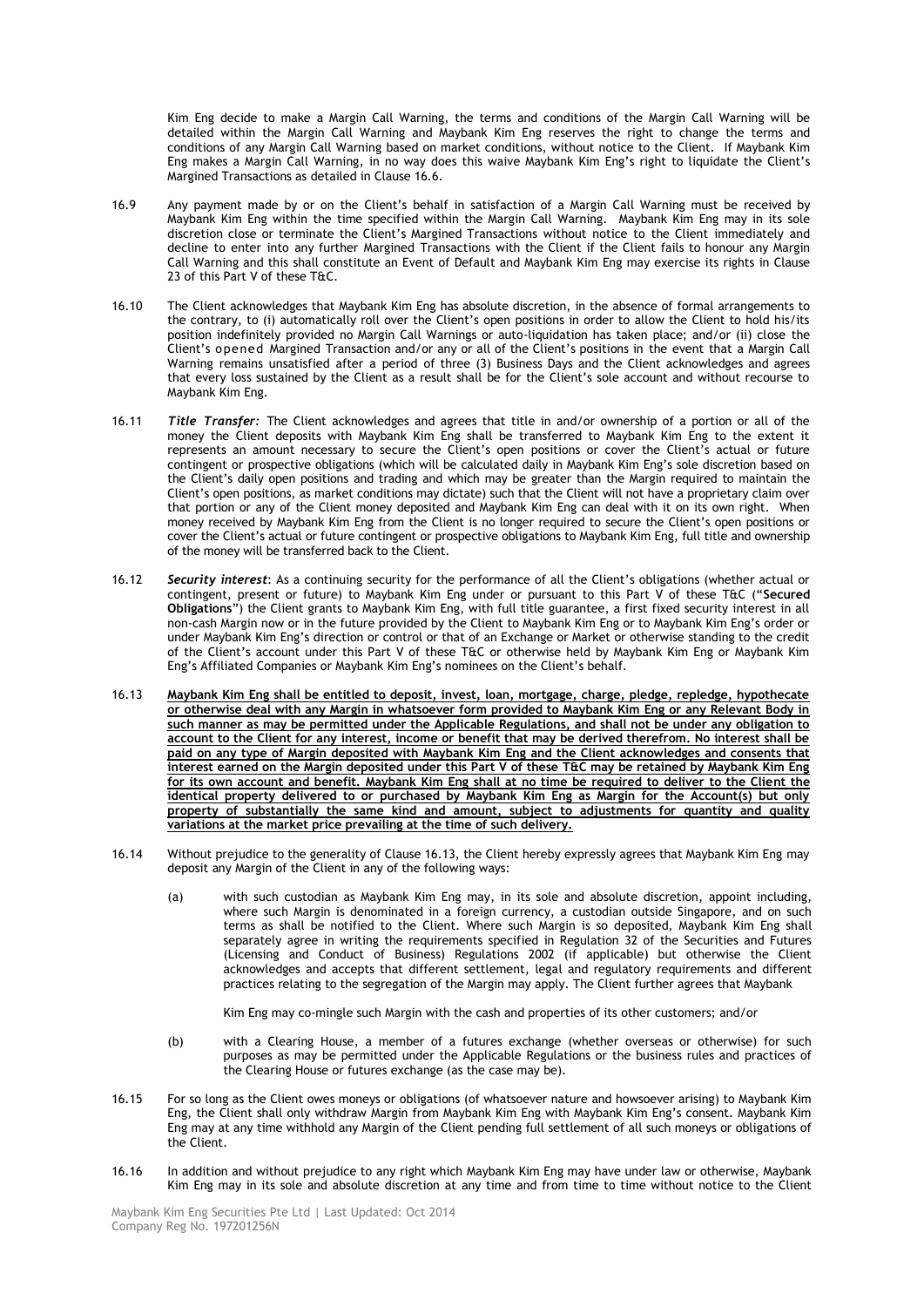apply and/or set-off any Margin standing to the credit of the Client (whether on any Account held with Maybank Kim Eng or any of its Affiliates, or otherwise) against all moneys and/or other liabilities of the Client due, owing or incurred on any Account, whether held with Maybank Kim Eng or any of its Affiliates, or otherwise, in any manner and whether actual or contingent, joint or several.

- 16.17 The Client hereby authorises each of Maybank Kim Eng"s Affiliates to act on any instructions as may be issued by Maybank Kim Eng at any time and from time to time to withhold payment, or to deliver, transfer, withdraw or otherwise dispose of any Margin held by the Affiliates, for the Client. Each Affiliate is under no duty to enquire about the purpose or propriety of Maybank Kim Eng"s instructions given pursuant to this Clause. The Client also agrees to ratify all instructions given by Maybank Kim Eng under this Clause, and to waive any claims it may have against the Affiliate resulting from their compliance with this Clause.
- 16.18 *Further assurance*: The Client agrees to execute such further documents and to take such further steps as Maybank Kim Eng may reasonably require to perfect Maybank Kim Eng"s security interest over, be registered as owner of or obtain legal title to the Margin, secure further the Secured Obligations, enable Maybank Kim Eng to exercise Maybank Kim Eng"s rights, or to satisfy any market requirement.
- 16.19 *Substitution*: The Client may not withdraw or substitute any property subject to Maybank Kim Eng"s security interest without Maybank Kim Eng's consent.
- 16.20 *Negative pledge*: The Client undertakes neither to create nor to have outstanding any security interest whatsoever over, nor to agree to assign or transfer, any of the Margin transferred to Maybank Kim Eng, except a lien routinely imposed on all Securities in a clearing system in which such Securities may be held.
- 16.21 *Power to charge*: The Client agrees that Maybank Kim Eng may, free of any adverse interest of the Client or any other person, grant a security interest over Margin provided by the Client to cover any of Maybank Kim Eng"s obligations to an intermediate broker Market or Exchange, including obligations owed by virtue of the positions held by Maybank Kim Eng or another of Maybank Kim Eng's customers.
- 16.22 *Power of sale*: If an Event of Default occurs, Maybank Kim Eng may exercise the power to sell all or any part of the Margin. Maybank Kim Eng shall be entitled to apply the proceeds of sale or other disposal in paying the costs of such sale or other disposal and in or towards satisfaction of the Secured Obligations.
- 16.23 *General lien*: In addition and without prejudice to any rights to which Maybank Kim Eng may be entitled under this Part V of these T&C or any Applicable Regulations, Maybank Kim Eng shall have a general lien on all property held by Maybank Kim Eng or Maybank Kim Eng's Affiliates or Maybank Kim Eng's nominees on the Client's behalf until the satisfaction of the Secured Obligations.
- 16.24 Any action taken by Maybank Kim Eng in connection with or pursuant to a Margined Transaction by Maybank Kim Eng at a time at which any Event of Default specified in Clause 23 of this Part V of these T&C has occurred (whether or not Maybank Kim Eng have knowledge thereof) shall be entirely without prejudice to Maybank Kim Eng"s right to refuse any further performance thereafter, and shall not in any circumstances be considered as a waiver of that right or as a waiver of any other rights of Maybank Kim Eng should any such Event of Default have occurred.

#### **17. ONLINE ACCESS**

- 17.1 *Access Code*: In order to use the KE Forex Online Facility the Client will need to request a username and password ("**Access Code**") from Maybank Kim Eng. The Client will need to provide the Access Code each time the Client wishes to use the KE Forex Online Facility.
- 17.2 In relation to the Access Code the Client acknowledges and undertakes that:
	- (a) the Client will be responsible for the confidentiality and use of the Client"s Access Code;
	- (b) other than with Maybank Kim Eng"s prior written consent, the Client will not disclose the Client"s Access Code to persons other than the Client's Authorised Representatives for any purpose whatsoever;
	- (c) Maybank Kim Eng may rely on all instructions, orders and other communications entered using the Client"s Access Code, and the Client will be bound by any Transaction entered into or expense incurred

on the Client"s behalf in reliance on such instructions, orders and other communications; and

- (d) the Client will immediately notify Maybank Kim Eng if the Client becomes aware of the loss, theft or disclosure to any third party or of any unauthorised use of the Client"s Access Code.
- 17.3 If Maybank Kim Eng believes that the Client"s Access Code is being used without the Client"s knowledge by unauthorised persons, Maybank Kim Eng may without prior notice suspend the Client's rights to use the KE Forex Online Facility. Further, if Maybank Kim Eng believes that the Client has supplied the Client"s Access Code to other persons in breach of Clause 17.2(b) of this Part V of these T&C, then Maybank Kim Eng may terminate this Part V of these T&C forthwith.

#### **18. INSTRUCTIONS AND BASIS OF DEALINGS**

18.1 *Placing of instructions*: Unless otherwise agreed by Maybank Kim Eng, all Orders for execution of Transactions

Maybank Kim Eng Securities Pte Ltd | Last Updated: Oct 2014 Company Reg No. 197201256N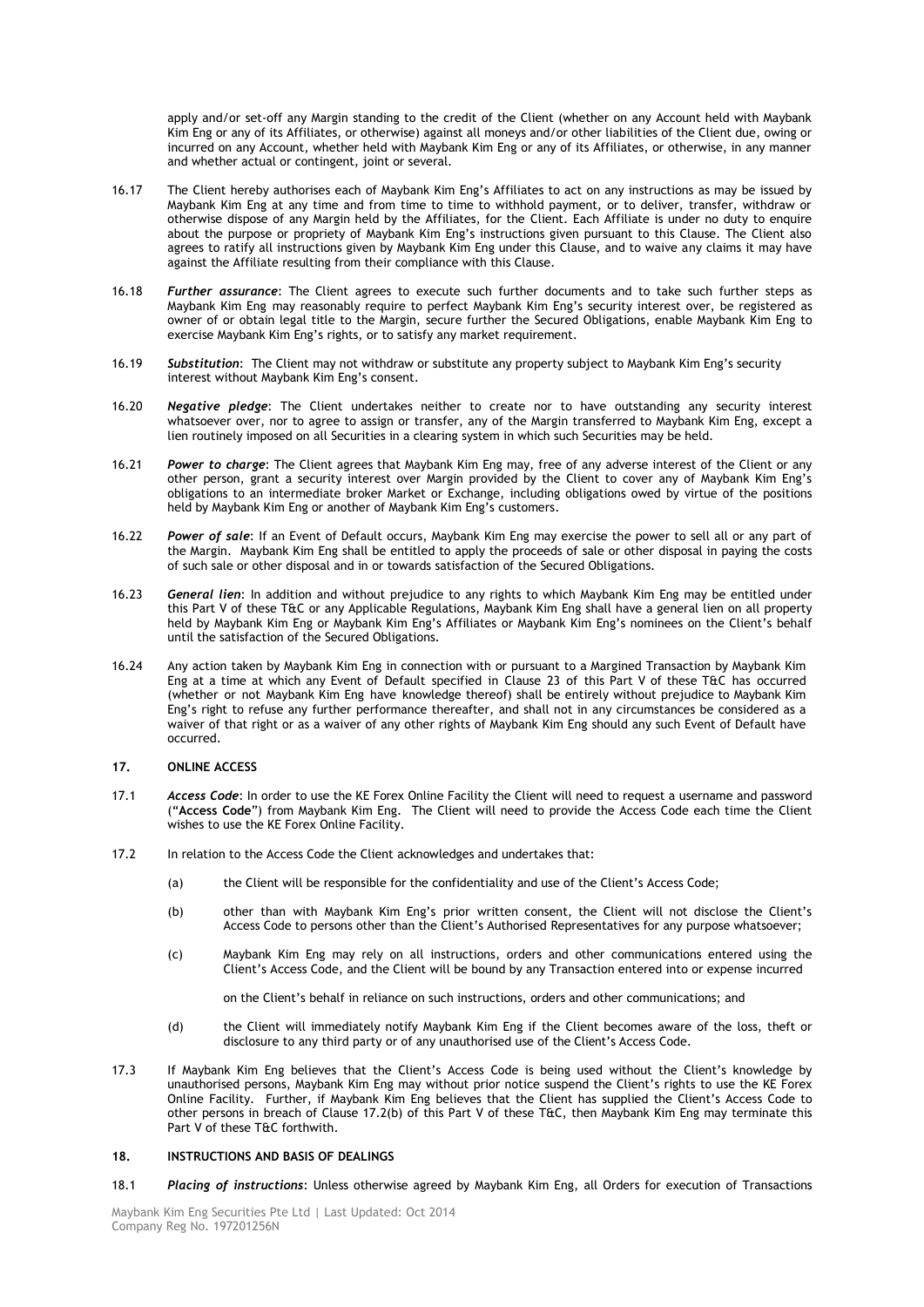between the Client and Maybank Kim Eng must be given to Maybank Kim Eng electronically through the KE Forex Online Facility or by telephoning Maybank Kim Eng.

- 18.2 *Communication of Orders*: Orders by telephone will only be accepted by Maybank Kim Eng during specified hours which will be notified to the Client from time to time. Maybank Kim Eng may impose more restrictive time limits on when orders may be placed. When the Client places an order by telephone, the Client can do so only by talking directly to a leveraged foreign exchange broker of Maybank Kim Eng. No messages may be left, and no orders may be placed using answer phone or voicemail facilities or by facsimile. Telephone calls may be recorded for the purposes of fraud prevention and quality control and by agreeing to these terms and conditions the Client agrees to the recording of such telephone conversations.
- 18.3 Any Order to execute a Transaction shall not take effect unless actually received by Maybank Kim Eng. Maybank Kim Eng shall be entitled to rely upon any instruction given or purporting to be given by the Client or any other person on the Client"s behalf without further enquiry as to the genuineness, authority or identity of any such person giving or purporting to give such instructions.
- 18.4 Nothing in the Forex Contract obliges Maybank Kim Eng to enter into Transactions with the Client and Maybank Kim Eng may, at its discretion refuse to accept any Order from the Client but will notify the Client of any such refusal, without needing to give any reasons, promptly following receipt of the Client's instructions.

Maybank Kim Eng shall be entitled (but not obliged) to act on any Orders which Maybank Kim Eng in good faith has reason to believe is from the Client. Without prejudice to the foregoing:-

- a. in the event that Maybank Kim Eng decides to act on any Order or is otherwise under an obligation to act on any Order, Maybank Kim Eng shall be allowed such amount of time to act and implement any Order as may be reasonable having regard to the systems and operations of Maybank Kim Eng and the other circumstances then prevailing and shall not be liable for any Loss arising from any delay on the part of Maybank Kim Eng in acting on any such Order;
- b. Maybank Kim Eng need only act on Orders from the Client in respect of any Account or any part of all of the securities, commodities, monies or other property held in any Account. Maybank Kim Eng shall not be required to act in accordance with any Order from the Client which purports to dispose of or deal with securities, commodities, monies or other property which are in fact not held in any Account.

Maybank Kim Eng may cancel any instructions previously given by the Client provided that Maybank Kim Eng has not acted on the Client"s instructions. Acceptance of the Client"s Order will be evidenced by Maybank Kim Eng"s confirmation of that Order. The validity of any Order shall not, however, be affected by the Client not receiving confirmation of an Order. Acceptance of any Order does not constitute any agreement or representation that the Client"s initial Margin or Margin requirement in respect of the Order or the Client"s existing Order is satisfied.

- 18.5 *Regulated Market*: The Client acknowledges and agrees that by executing the signature page of the Account Application Form that the Client has given Maybank Kim Eng, the Client"s prior express consent to execute all Orders outside a regulated market or multi-lateral trading facility.
- 18.6 *Confirmations*: Maybank Kim Eng may email to the Client and/or post confirmations on-line, which the Client will be able to access using the KE Forex Online Facility. Maybank Kim Eng will post details of the Client"s Account activity on-line and the Client will be able to generate daily, monthly and yearly reports of Account activity as well as reports of each executed trade. Updated Account information will be available no more than twenty-four hours after any activity takes place on the Client"s Account. Account information will include trade confirmations with ticket numbers, purchase and sale rates, used Margin, amount available for Margin trading, statements of profits and losses, as well as current open or pending positions and any other information as required by the SFA. Confirmations shall, in the absence of manifest error, be conclusive and binding on the Client, unless Maybank Kim Eng receives from the Client objection in writing within 24 hours of dispatch to the Client or Maybank Kim Eng notifies the Client of an error in the confirmation within the same period.
- 18.7 *Intermediate brokers and other agents*: Maybank Kim Eng may, at Maybank Kim Eng"s entire discretion, arrange for any Transaction to be effected with or through the agency of an intermediate broker, who may be an Affiliate of Maybank Kim Eng, and may not be in Singapore. Neither Maybank Kim Eng nor its respective directors, officers, employees or agents will be liable to the Client for any act or omission of an intermediate broker or agent.
- 18.8 *No Best Execution*: Maybank Kim Eng will deal with the Client as principal in relation to any Orders and Maybank Kim Eng will not act as the Client"s agent or act on the Client"s behalf in relation to any Orders. Rather, Maybank Kim Eng will provide the Client with a price quote and the Client may place an Order on the basis of that price quote. Accordingly, Maybank Kim Eng does not owe the Client any obligation of best execution and does not agree to obtain the best possible price for the Client.
- 18.9 *Execution Errors*: All orders executed by Maybank Kim Eng should be displayed on Maybank Kim Eng"s Online Facility. Any failure or delay in any order being displayed on Maybank Kim Eng"s Online Facility shall not affect the validity of the order. If Maybank Kim Eng has executed an order, but it is not displayed, it is solely the Client"s responsibility to make further inquiry of the KE Forex Online Facility to obtain confirmation of the execution of the order. Any failure or delay by the Client in contacting Maybank Kim Eng shall not affect the validity of any order. Once an order has been executed, the Client should be deemed to have entered into a corresponding contract with Maybank Kim Eng whether or not the corresponding order is displayed on the KE Forex Online Facility.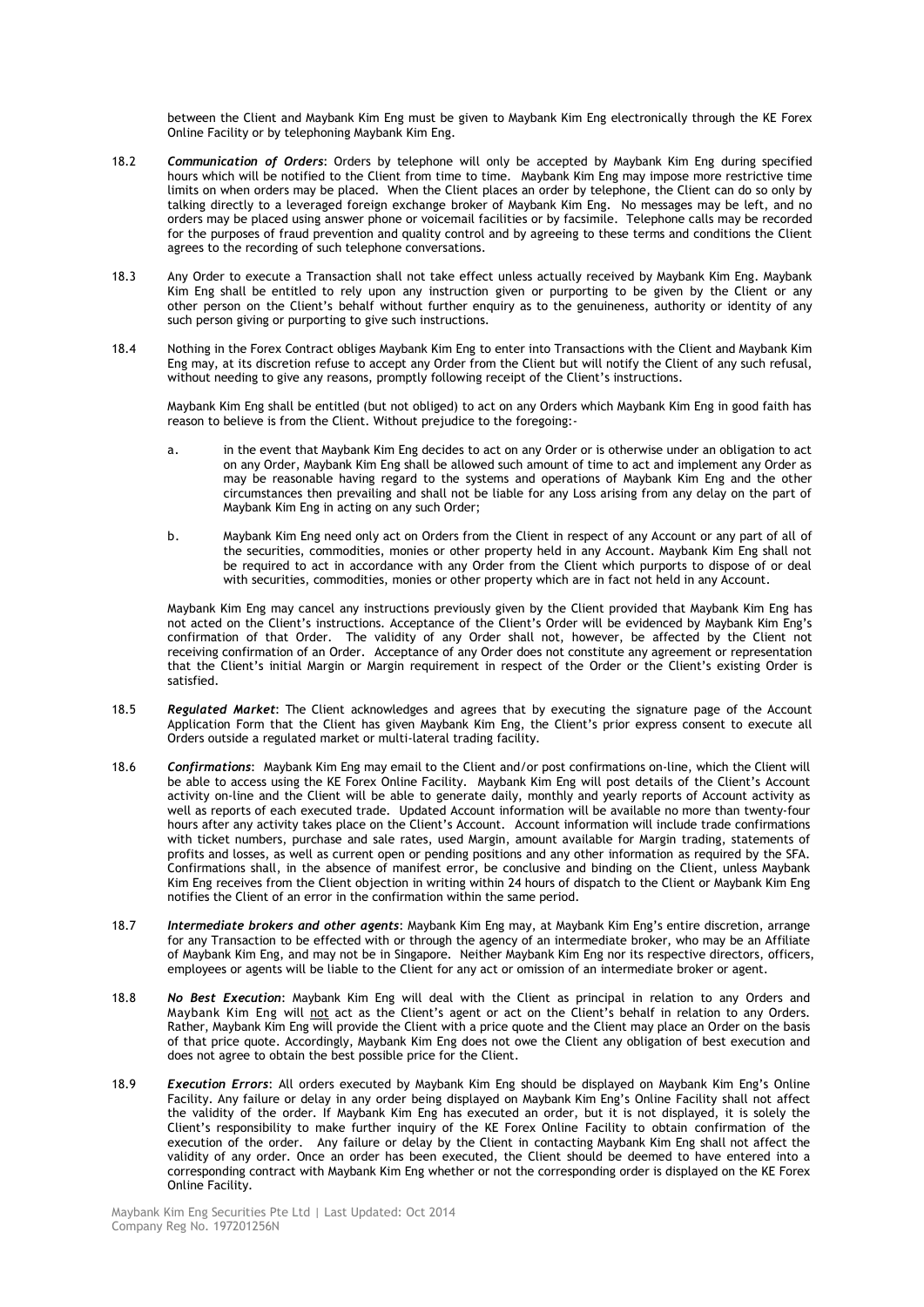- 18.10 If the Client incorrectly or erroneously submits an order, which is executed, the Client shall notify Maybank Kim Eng of the error immediately upon becoming aware of the error. The Client shall also notify Maybank Kim Eng at the same time whether the Client wishes Maybank Kim Eng in respect of the error trade to either:
	- (a) maintain the contract in the Client"s name with Maybank Kim Eng in the same size and at the same price as the executed order; or
	- (b) reverse the executed order.
- 18.11 Once an Order is received by Maybank Kim Eng, such Order is binding on the Client provided that, subject to Clause 18.13, the Client may give an Order to withdraw, cancel, revoke or vary a previous Order.
- 18.12 Where a Client gives Maybank Kim Eng an Order to withdraw, cancel, revoke or vary a previous Order, Maybank Kim Eng shall not be obliged to execute such Order until after the Client confirms with Maybank Kim Eng both that the previous Order has not been executed, and that the withdrawal, cancellation, revocation or variation as the case may be, will not prejudice Maybank Kim Eng"s position (where relevant) with a counterparty broker.
- 18.13 The Client acknowledges that subsequent Orders given to one of Maybank Kim Eng"s representatives may not be sufficient to revoke an earlier Order given to another of Maybank Kim Eng representatives, or to cancel an Order made with the relevant Maybank Kim Eng representative implementing such Order. The Client also acknowledges that in the event that the Client is physically unable to communicate any Order to Maybank Kim Eng, Maybank Kim Eng shall not be liable to the Client.
- 18.14 Maybank Kim Eng shall bear no liability whatsoever for failing to comply with any Order of the Client or for exercising or failing to exercise any discretion, power or authority conferred upon Maybank Kim Eng by this Part V of these T&C.
- 18.15 Maybank Kim Eng shall be entitled (but not obliged) to verify and be satisfied with respect to the identity of the Person Purporting to give such Order or the source and origin of such Order and Maybank Kim Eng may not rely or act upon any such Order unless and until Maybank Kim Eng is satisfied as to the matters on which Maybank Kim Eng sought verification.
- 18.16 In the event that Maybank Kim Eng decides to act on any order or is otherwise under an obligation to act on any Order, Maybank Kim Eng shall be allowed such amount of time to act upon and implement the Order as may be reasonable, having regard to the systems and operations of Maybank Kim Eng and the other circumstances then prevailing, and shall not be liable for any Loss arising from any delay on the part of Maybank Kim Eng in acting on the Order.
- 18.17 Where any Order is ambiguous or inconsistent with any other Order, Maybank Kim Eng shall be entitled to rely and act upon any Order in accordance with any reasonable interpretation thereof which any Officer, or any Person who has been engaged or appointed by Maybank Kim Eng pursuant to Clause 1.1, believes in good faith to be the correct interpretation .

## **19. [RESERVED]**

## **20. CLIENT TRUST MONIES**

- 20.1 Any money received by Maybank Kim Eng in respect of the Client"s Account with Maybank Kim Eng shall be treated as "Client Trust Monies" in accordance with SFA except where the Client transfers full ownership of money to Maybank Kim Eng for, amongst other things, the purpose of security or otherwise covering present or future, actual or contingent or prospective obligations, such as margin, in which circumstances such money will not be regarded as Client Trust Monies.
- 20.2 A portion or all of the money the Client deposits with Maybank Kim Eng shall be transferred to Maybank Kim Eng to the extent it represents an amount necessary to secure the Client"s open positions or cover the Client"s actual or future contingent or prospective obligations (which will be calculated daily in Maybank Kim Eng's sole
- discretion based on the Client"s daily open positions and trading and which may be greater than the Margin required to maintain the Client"s open position, as market conditions may dictate) is taken by Maybank Kim Eng on terms that the Client transfer full ownership and title to that money to Maybank Kim Eng for the purposes of securing the Client"s present, future, actual, contingent or prospective obligations to Maybank Kim Eng and such that the Client will not have a proprietary claim over that portion or any of the Client"s money and that portion will not be segregated. The Client will not have a proprietary claim on the above described portion or any of the Client"s money and Maybank Kim Eng can deal with the above described portion or any of the Client's money on its own account.
- 20.3 Subject to Applicable Regulations, Maybank Kim Eng may allow another person, such as an exchange, a clearing house or an intermediate broker, to hold or control Client Trust Monies where Maybank Kim Eng transfers the Client Trust Monies (a) for the purposes of a Transaction for the Client through or with that person; or (b) to meet the Client"s obligations to provide collateral for a Transaction (e.g. an Initial margin requirement for a derivative Transaction).
- 20.4 If there are any monies or securities standing to the credit of any Account (including a trust account) which are unclaimed by the Client six (6) years after the Client"s last Transaction with or through Maybank Kim Eng and Maybank Kim Eng determines in good faith that it is not able to trace the Client, the Client agrees that all such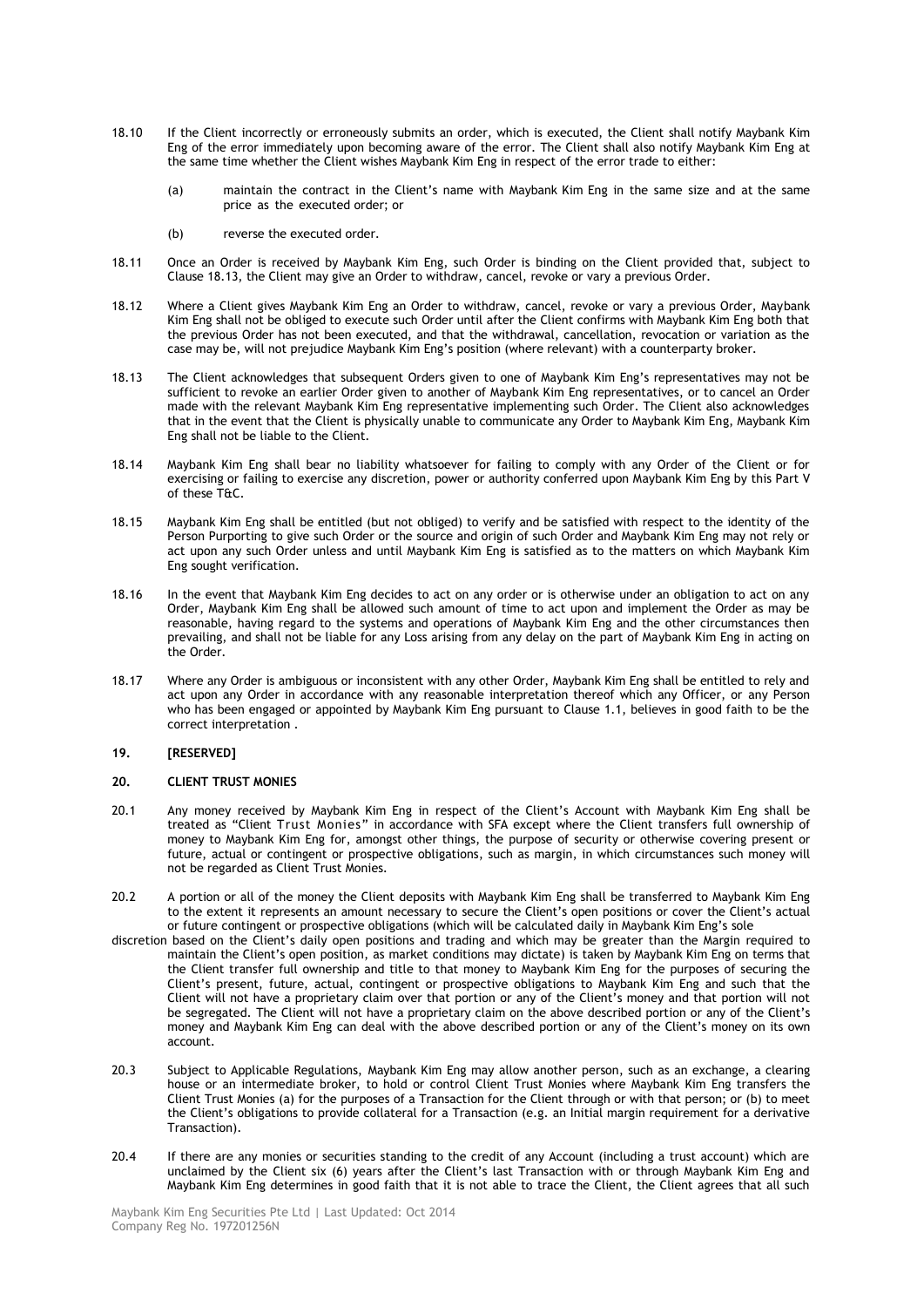assets including any and all accretions and accruals thereon (which in the case of monies shall include all interests earned thereon and all investments and their respective accretions and accruals which may have been made with such monies; and in the case of securities shall include all accretions and accruals thereon), the same shall be deemed to have been abandoned by the Client in favour of Maybank Kim Eng and may be appropriated by Maybank Kim Eng to and for itself. The Client thereafter shall have no right to claim such assets or their accretions and accruals. **Without prejudice to the foregoing, the Client acknowledges and agrees that Maybank Kim Eng may impose fees and charges from time to time on any Account and the Client shall be liable for such fees and charges and such fees and charges may be deducted from any monies or securities standing to the credit of such Account for credit to Maybank Kim Eng.**

20.5 Unless specifically agreed to the contrary, Maybank Kim Eng will not pay the Client any interest on Client Trust Monies or any unencumbered funds.

#### **21. NET PAYMENT**

21.1 Maybank Kim Eng may at any time set off any liabilities to make payment owed by Maybank Kim Eng to the Client against any liability of the Client's to make payment to Maybank Kim Eng.

#### **22. REPRESENTATIONS, WARRANTIES AND COVENANTS**

- 22.1 *Representations and warranties*: In addition to the representations and warranties in Part I of these T&C, the Client represents and warrants to Maybank Kim Eng on the date this Part V of these T&C come into effect and as of the date of each Transaction that:
	- (a) [For individuals] The Client is of sound mind, legal age and legal competence;

[For corporation] The Client is duly organized and validly existing under the laws of the country of its incorporation;

- (b) regardless of any subsequent determination to the contrary, the Client is suitable to trade Margined Transactions and that the Client is aware of the risks involved with such Transactions;
- (c) The Client has all necessary authority, powers, consents, licences and authorisations and has taken all necessary action to enable the Client lawfully to enter into and perform this Part V of these T&C and such Transaction and to grant the security interests and powers referred to in this Part V of these T&C;
- (d) any change to the details supplied on the Client"s Account Opening Forms has been and will be immediately notified to Maybank Kim Eng in writing;
- (e) the persons entering into this Part V of these T&C and each Transaction on the Client"s behalf have been duly authorised to do so;
- (f) this Part V of these T&C, each Transaction and the obligations created under them both are binding upon the Client and enforceable against the Client in accordance with their terms (subject to applicable principles of equity) and do not and will not violate the terms of any regulation, Order, charge or agreement by which the Client is bound;
- (g) no Event of Default or any event which may become (with the passage of time, the giving of notice, the making of any determination or any combination of the above) an Event of default (a "Potential Event of Default") has occurred and is continuing with respect to the Client or any Credit Support Provider;
- (h) unless the Client has informed Maybank Kim Eng otherwise the Client acts as principal and sole beneficial owner (but not as trustee) in entering into this Part V of these T&C and each Transaction;
- (i) any information which the Client provides or has provided to Maybank Kim Eng in respect of the Client"s financial position or other matters is accurate and not misleading in any material respect;
- (j) the Client is willing and financially able to sustain a total loss of funds resulting from Transactions;
- (k) the Client has consistent and uninterrupted access to internet service and the e-mail address provided on the Client"s Account Application Form;
- (l) except as otherwise agreed by Maybank Kim Eng, the Client is the sole beneficial owner of all Margin the Client transfer under this Part V of these T&C, free and clear of any security interest whatsoever;
- (m) if the Client is not a resident in Singapore, the Client is solely responsible for ascertaining whether any Transaction entered into under this Part V of these T&C is lawful under applicable laws of the jurisdiction of the Client's residence;
- (n) the Client understands that using the prices exposes the Client to risks associated with the use of computers and data feed systems relied upon by Maybank Kim Eng. The Client agrees to accept such risks, which may include, without limitation, failure of hardware, software or communication lines or systems ("**Technical Problems**");
- (o) The KE Forex Trading Facility is provided on an "As Is" and "As Available" basis, without warranty of any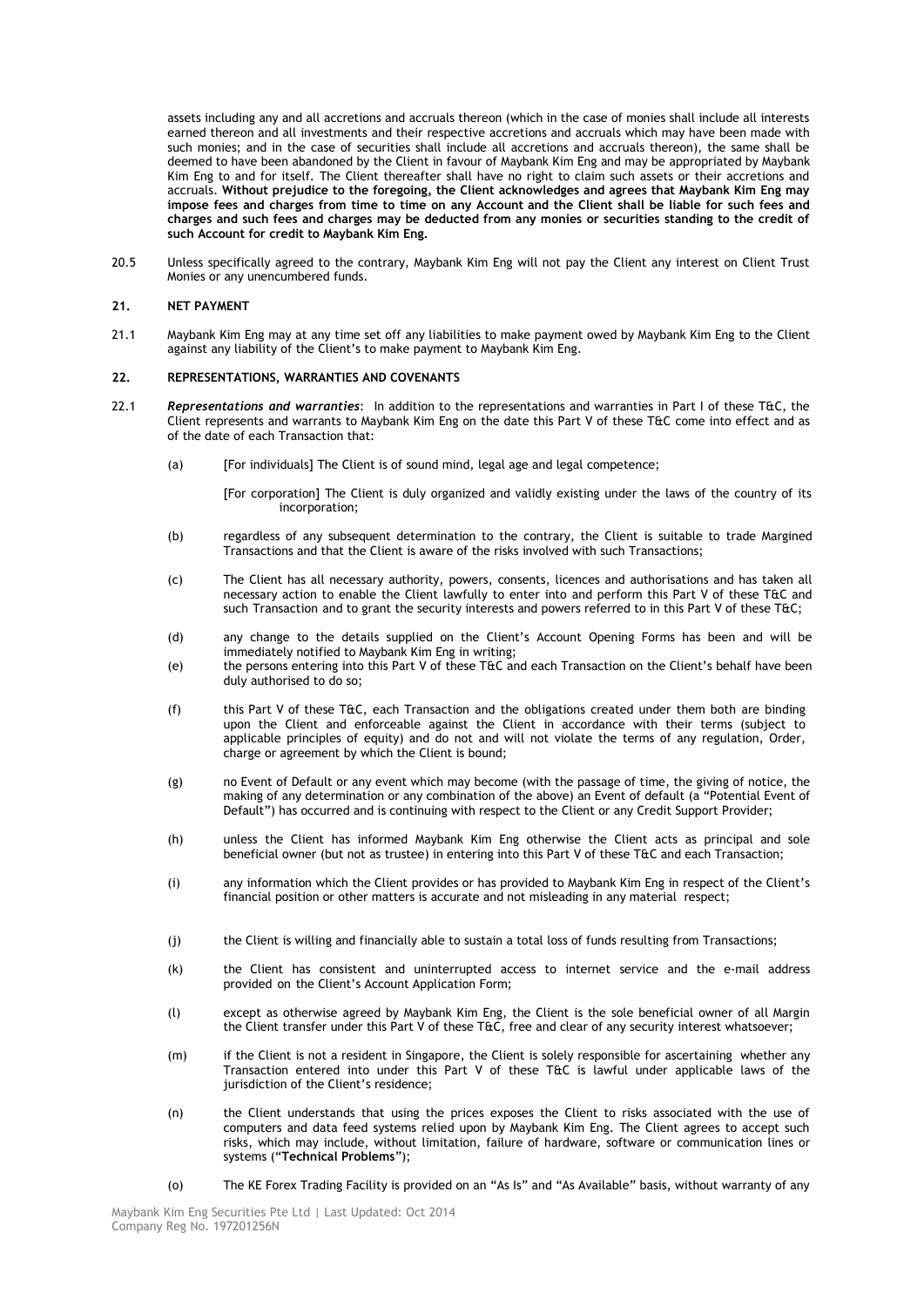kind. Without limitation to the foregoing, Maybank Kim Eng makes no warranty that the prices will be uninterrupted, error free or available at all times, nor does Maybank Kim Eng warrant that the prices will remain compatible with, or operate without interruption on, any equipment of platform provider. Notwithstanding anything in this Part V of these T&C to the contrary, the Client acknowledges and agrees that technical problems may prevent Maybank Kim Eng from providing all or part of the Prices. In no event shall Maybank Kim Eng be liable hereunder to the Client or any third party for any damages or loss resulting from technical problems and/or other problems or failures beyond Maybank Kim Eng"s direct control; and

- (p) Except as expressly provided in this Clause 22, Maybank Kim Eng makes no warranties, express, implied or statutory, regarding or relating to the subject matter hereof. Without limitation to the foregoing, Maybank Kim Eng specifically disclaims, to the fullest extent permitted by law, all implied warranties of merchantability and fitness for a particular purpose with respect to the subject matter hereto, including, without limitation, the prices.
- 22.2 *Covenants*: The Client covenant to Maybank Kim Eng that:
	- (a) the Client will at all times obtain and comply, and do all that is necessary to maintain in full force and effect, all authority, powers, consents, licences and authorisations referred to in this Clause;
	- (b) the Client will promptly notify Maybank Kim Eng of the occurrence of any Event of Default or Potential Event of Default with respect to the Client or any Credit Support Provider;
	- (c) the Client will use all reasonable steps to comply with all Applicable Regulations in relation to this Part V of these T&C and any Transaction, so far as they are applicable to the Client or Maybank Kim Eng;
	- (d) upon demand, the Client will provide Maybank Kim Eng with such information as Maybank Kim Eng may reasonably require to evidence the matters referred to in this Clause or to comply with any Applicable Regulations; and
	- (e) the information disclosed by the Client in the Account Application Forms (including any financial information) is true, accurate, and complete in all material respects. The Client must notify Maybank Kim Eng immediately of any changes to any information the Client has provided to Maybank Kim Eng.

#### **23. EVENTS OF DEFAULT**

- 23.1 In addition to any Event of Default in Part I of these T&C, if at any time:
	- (a) the Client fails to comply fully and immediately with any obligation to make any payment when due under this Part V of these T&C or to make or take delivery of any property when due under this Part V of these T&C;
	- (b) Maybank Kim Eng has reasonable grounds to believe that the Client is in breach of any material provision of this Part V of these T&C;
	- (c) Maybank Kim Eng consider it necessary or desirable for Maybank Kim Eng"s own protection or any action is taken or event occurs which Maybank Kim Eng consider might have a material adverse effect upon the Client's ability to perform any of the Client's obligations under this Part V of these T&C;
	- (d) consider it necessary or desirable to prevent what is considered to be or might be a violation of any laws, Applicable Regulations, or good standard of market practice;
	- (e) the Client dies, becomes of unsound mind, is unable to pay the Client"s debts as they fall due or is bankrupt or insolvent, as defined under any bankruptcy or insolvency law applicable to the Client,
	- or any indebtedness of the Client"s is not paid on the due date therefore or becomes capable at any time of being declared due and payable under agreements or instruments evidencing such indebtedness before it would otherwise have been due and payable, or any suit, action or other proceedings relating to this Part V of these T&C ("**Proceedings**") is commenced for any execution, any attachment or garnishment, or distress against, or an encumbrancer takes possession of, the whole or any part of the Client"s property, undertaking or assets (tangible and intangible);
	- (f) the Client commences a voluntary case or other procedure seeking or proposing liquidation, reorganisation, an arrangement or composition, a freeze or moratorium, or other similar relief with respect to the Client or the Client's debts under any bankruptcy, insolvency, regulatory, supervisory or similar law (including any corporate or other law with potential application to the Client, if insolvent), or seeking the appointment of a trustee, receiver, liquidator, conservator, administrator, insolvency officer or other similar official (each an "Insolvency Officer") of the Client or any substantial part of the Client"s assets, or if the Client takes any corporate action to authorise any of the foregoing;
	- (g) an involuntary case or other procedure is commenced against the Client seeking or proposing liquidation, reorganisation, an arrangement or composition, a freeze or moratorium, or other similar relief with respect to the Client or the Client's debts under any bankruptcy, insolvency, regulatory, supervisory or similar law (including any corporate or other law with potential application to the Client, if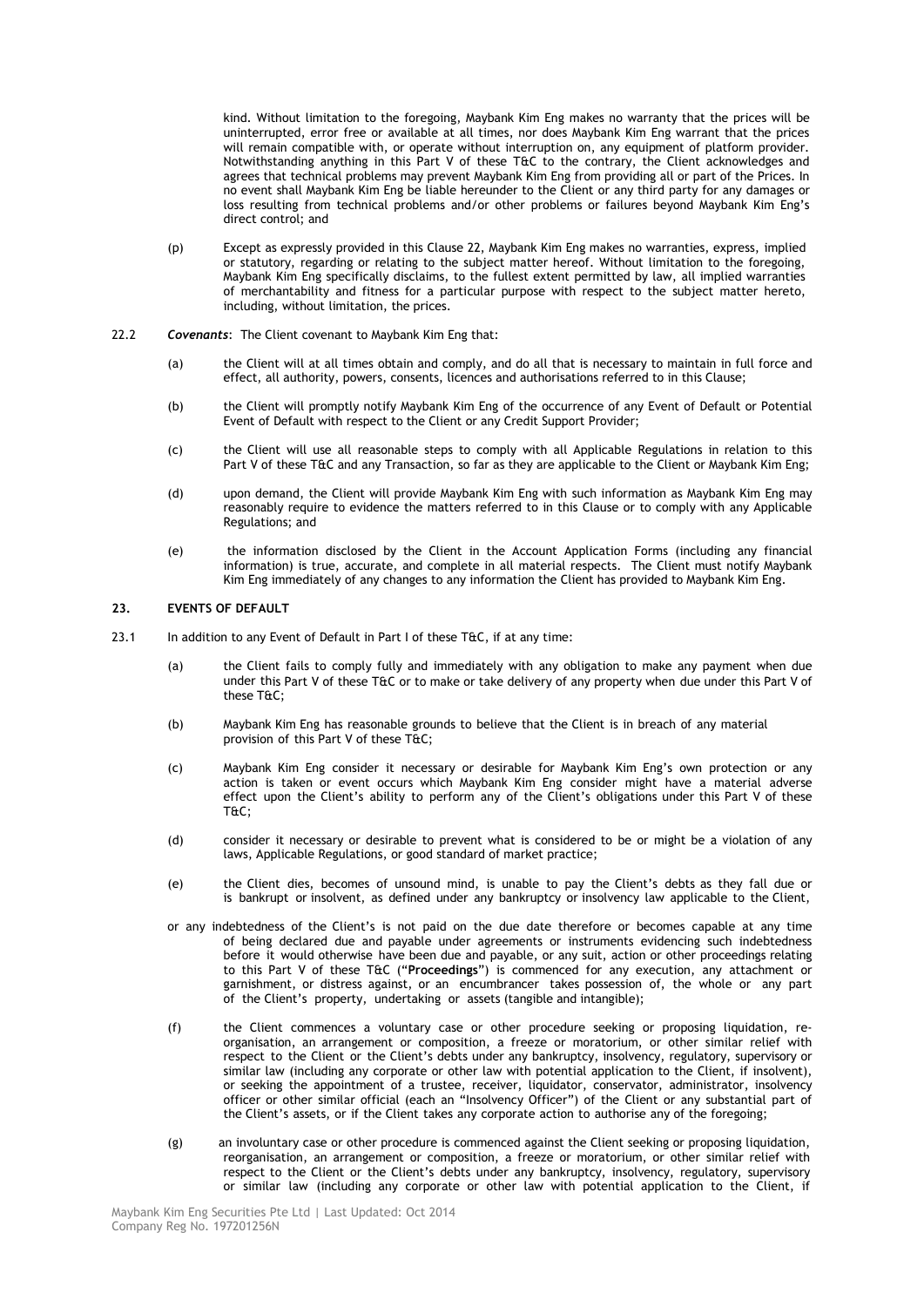insolvent) or seeking the appointment of an Insolvency Officer of the Client or any substantial part of the Client"s assets;

- (h) the Client or any Credit Support Provider (or any Insolvency Officer acting on behalf of either of the Client) disaffirms, disclaims or repudiates any obligation under this Part V of these T&C or any guarantee, hypothecation agreement, margin or security agreement or document, or any other document containing an obligation of a third party, or of the Client, in favour of Maybank Kim Eng supporting any of the Client"s obligations under this Part V of these T&C (individually a "Credit Support Document");
- (i) any representation or warranty made or given or deemed made or given by the Client under this Part V of these T&C or any Credit Support Document proves to have been untrue, false or misleading in any material respect as at the time it was made or given or deemed made or given;
- (j) any Credit Support Provider fails to comply with or perform any agreement or obligation to be complied with or performed by the Client or it in accordance with the applicable Credit Support Document;
	- (i) any Credit Support Document expires or ceases to be in full force and effect prior to the satisfaction of all the Client's obligations under this Part V of these T&C, unless otherwise agreed in writing by Maybank Kim Eng;
	- (ii) any representation or warranty made or given or deemed made or given by any Credit Support Provider pursuant to any Credit Support Document proves to have been false or misleading in any material respect as at the time it was made or given or deemed made or given;
	- (iii) any event referred to in paragraphs (d) to (g) or (j) of this Clause occurs in respect of any Credit Support Provider; or
- (k) where the Client or the Client"s Credit Support Provider is a partnership, any of the events referred to in paragraphs (d) to (g) or (j) of this Clause occurs in respect of one or more of the Client"s or its partners;
- (l) an Event of Default (however described) occurs in relation to the Client under any other agreement between us; then Maybank Kim Eng may exercise its rights under Clause 23.2 of this Part V of these T&C.
- 23.2 Upon occurrence of an Event of Default, Maybank Kim Eng may by notice specify a date for the termination of any outstanding Transactions entered into between the Client and Maybank Kim Eng except that the occurrence of an Event of Default under paragraphs (d) to (g) or (j) of Clause 23.1 shall result in the automatic termination of any outstanding Transaction. Maybank Kim Eng shall not be obliged to make any further payments or deliveries under any Transactions which would but for this Clause, have fallen due for performance on or after the termination of any outstanding Transactions. Maybank Kim Eng shall be entitled without prior notice to the Client:
	- (a) instead of returning to the Client investments equivalent to those credited to the Client"s account, to pay to the Client the fair Market value of such investments at the time Maybank Kim Eng exercise such right;
	- (b) to sell the Client"s investments in Maybank Kim Eng"s possession or in the possession of any nominee or third party appointed under or pursuant to this Part V of these T&C, in each case as Maybank Kim Eng may in its absolute discretion select or and upon such terms as Maybank Kim Eng may in Maybank Kim Eng"s absolute discretion think fit (without being responsible for any loss or diminution in price) in order to realise funds sufficient to cover any amount due by the Client hereunder;
	- (c) to close out, replace or reverse any Transaction, buy, sell, borrow or lend or enter into any other Transaction or take, or refrain from taking, such other action at such time or times and in such manner
	- as, at Maybank Kim Eng"s sole discretion, Maybank Kim Eng consider necessary or appropriate to cover, reduce or eliminate its loss or liability under or in respect of any of the Client"s contracts, positions or commitments;
	- (d) to realise in accordance with this Clause or to sub-pledge any securities or other assets of the Client"s held by Maybank Kim Eng;
	- (e) to call any guarantee or indemnity provided by or on behalf of the Client;
	- (f) to exercise Maybank Kim Eng"s rights of set-off pursuant to this Clause;
	- (g) to close any and all of the Client"s Accounts; and/or
	- (h) to treat any or all Transactions then outstanding as having been repudiated by the Client, in which event Maybank Kim Eng"s obligations under such Transaction or Transactions shall thereupon be cancelled and terminated.
- 23.3 Maybank Kim Eng shall not lose any of its rights under this Clause by reason of any delay on Maybank Kim Eng"s part in the exercise thereof, but in no circumstance shall Maybank Kim Eng be under any obligation under these Clauses to exercise any such right or, if Maybank Kim Eng does exercise any such right, to do so at a time or in a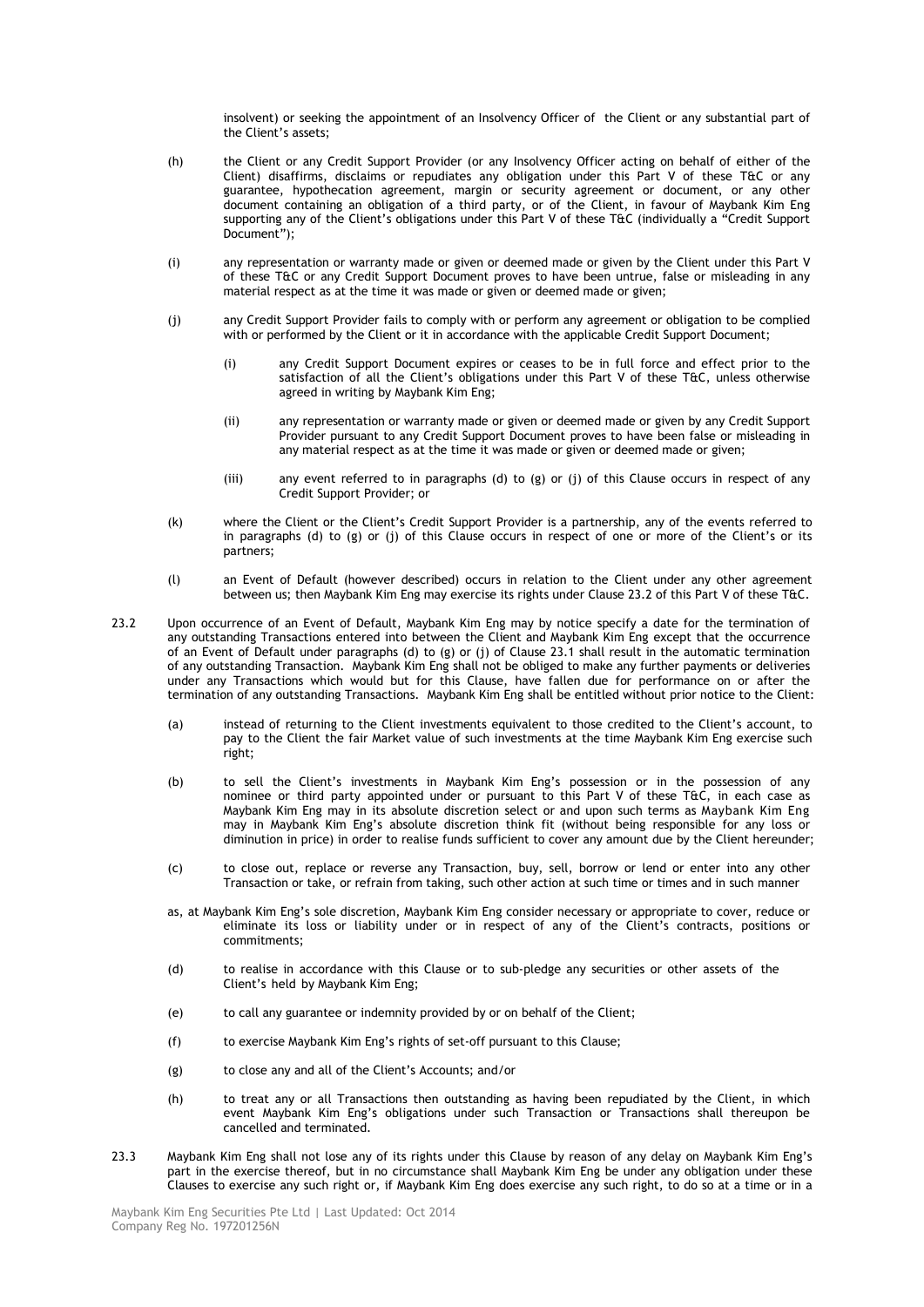manner beneficial to the Client. Maybank Kim Eng may at its absolute discretion close out Transactions either on a single or collective basis.

- 23.4 Where Maybank Kim Eng exercises its right under this Clause to close out a Transaction the closing out shall be effected by Maybank Kim Eng in whole or in part at such time or times and at such price or prices as determined by Maybank Kim Eng at Maybank Kim Eng"s reasonable discretion. The amounts payable under the Transaction being closed out shall then be immediately due.
- 23.5 Where Maybank Kim Eng exercises its right under this Clause to realise any Investments or other assets of the Client"s held by Maybank Kim Eng, Maybank Kim Eng shall be entitled to sell those Investments or assets at the market price (as determined by Maybank Kim Eng in its reasonable discretion) at the time the sale takes place. Maybank Kim Eng shall have the right to choose the time, place and method of such sale at Maybank Kim Eng"s discretion. Any costs of sale shall be borne by the Client.
- 23.6 If any Event of Default specified in this Clause occurs, Maybank Kim Eng may by notice in writing to the Client require settlement of all open Transactions to take place in accordance with this Clause on the settlement date which for this purpose shall be the date on which notice is given.
- 23.7 Where settlement of all Transactions are to be made under this Clause no further payments shall be made in respect of any open Transaction after the settlement date and each open Transaction shall immediately be settled by the Client's payment of the settlement amount.
- 23.8 The Client shall give Maybank Kim Eng notice of an event specified in Clause 23.1 as soon as the Client becomes aware of its occurrence.
- 23.9 Maybank Kim Eng shall be entitled, following any of the events specified in Clause 23.1 to set-off (i) any obligation to make payment to the Client against any obligation owed by the Client to make payment to any Affiliate and (ii) any obligation of the Client"s to make payment to Maybank Kim Eng against any obligation of any Affiliate to make payment to the Client.
- 23.10 Any obligation shall be satisfied by the net settlement (whether by payment, set-off or otherwise) of the amounts due between Maybank Kim Eng and the Client with respect to all the outstanding terminated Transactions. With respect to each outstanding terminated Transaction Maybank Kim Eng shall determine its total cost, loss or gain (including, if appropriate, any loss of bargain, cost of funding or other loss or gain as a result of the termination) and any net amount for all the outstanding terminated Transactions determined by Maybank Kim Eng in accordance with the foregoing due either from the Client to Maybank Kim Eng or from Maybank Kim Eng to the Client shall be immediately payable upon its calculation. Maybank Kim Eng shall not be obliged to make any payment or delivery scheduled to be made by Maybank Kim Eng under a Transaction or this Part V of these T&C for as long as an Event of Default has occurred and is continuing.

#### **24. TERMINATION**

- 24.1 The Client may terminate this Part V of these T&C immediately by giving written notice to Maybank Kim Eng.
- 24.2 Maybank Kim Eng may terminate this Part V of these T&C with the Client by giving the Client seven (7) Business Days notice, except that Maybank Kim Eng may terminate this Part V of these T&C immediately if the Client fails to observe or perform any provision of this Part V of these T&C, or upon the occurrence of any Event of Default, or if the Client has no open Transactions in the Client"s Account at the time when the notice of termination is sent. At any time after the termination of this Part V of these T&C, Maybank Kim Eng may, without notice, close out any of the Client's open Transactions at the end of day Closing Price.
- 24.3 Termination shall be without prejudice to accrued rights and remedies and the existence and enforceability of any open Transaction, which shall continue until closed in accordance with this Part V of these T&C, unless otherwise specified.
- 24.4 Upon terminating this Part V of these T&C, all amounts payable by the Client to Maybank Kim Eng pursuant to Forex Contracts entered into by the Client will become immediately due and payable including (but without limitation):
	- (a) all outstanding fees, charges and commissions;
	- (b) any dealing expenses incurred by terminating this Part V of these T&C; and
	- (c) any losses and expenses realised in closing out any Transactions or settling or concluding outstanding obligations incurred by Maybank Kim Eng on the Client's behalf.
- 24.5 Termination shall not affect then outstanding rights and obligations (in particular those in Clause 27 (Exclusions, Limitations and Indemnity) and Clause 28 (Miscellaneous) to this Part V of these T&C) and Transactions which shall continue to be governed by this Part V of these T&C and the particular clauses agreed between Maybank Kim Eng and the Client in relation to such Transactions until all obligations have been fully performed.
- 24.6 If Maybank Kim Eng determines, in its sole discretion, that the Account shows abnormal trading activity or shows that the Client have adopted trading strategies aimed at exploiting price misquotes or are otherwise deemed to be acting in bad faith, Maybank Kim Eng will be entitled to: (i) terminate this Agreement, effective immediately, without giving prior notice to the Client; or (ii) take any other action Maybank Kim Eng deems necessary to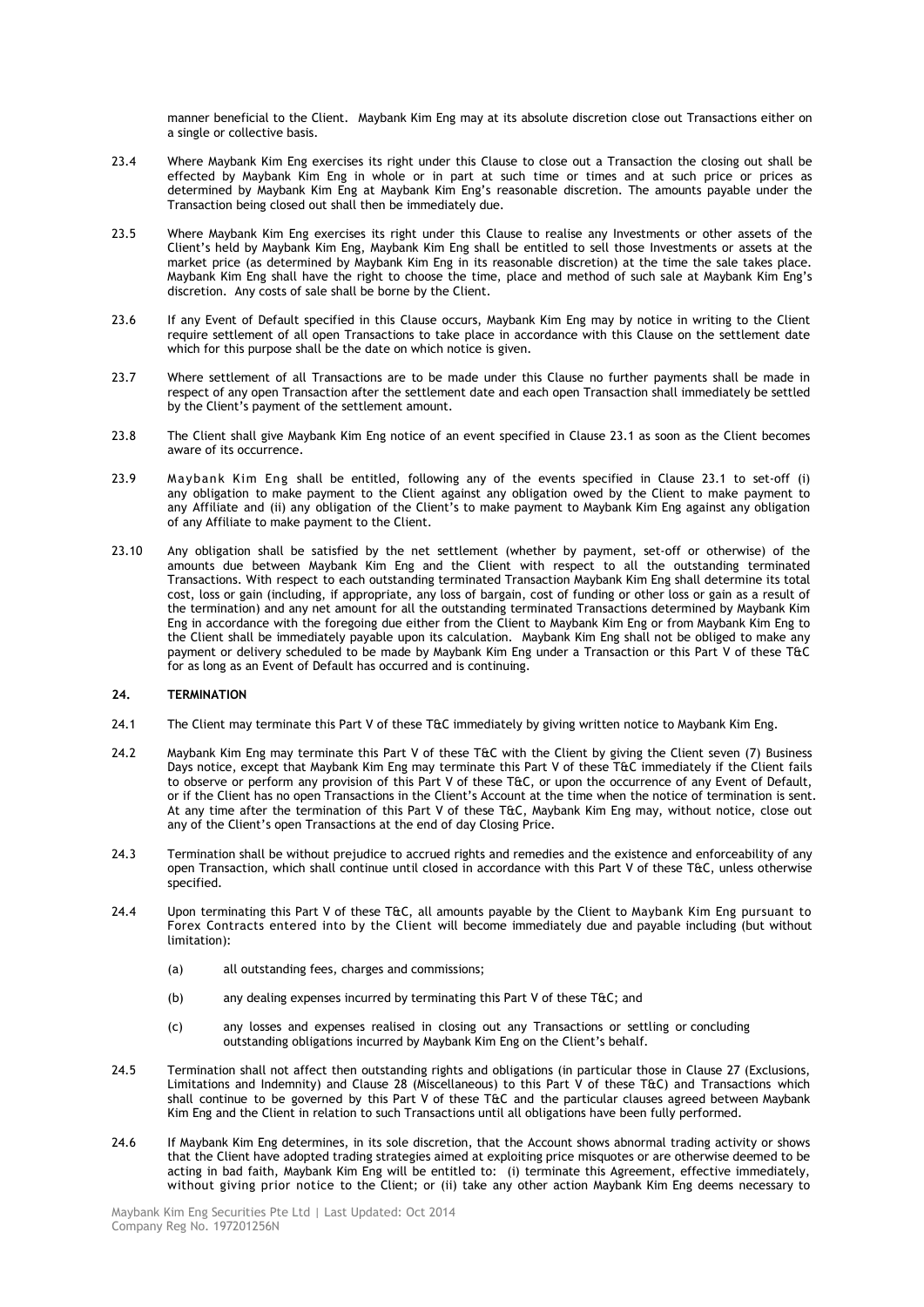avoid abnormal trading or abuse.

## **25. MANIFEST ERRORS**

- 25.1 A "**Manifest Error**" means a manifest or obvious misquote by Maybank Kim Eng, or any Market, price providing bank, information source, commentator or official on whom Maybank Kim Eng reasonably relies, having regard to the current market conditions at the time an Order is placed. When determining whether a situation amounts to a Manifest Error, Maybank Kim Eng may take into account all information in Maybank Kim Eng"s possession including, without limitation, information concerning all relevant market conditions and any error in, or lack of clarity of, any information source or announcement.
- 25.2 Maybank Kim Eng will, when making a determination as to whether a situation amounts to a Manifest Error, act fairly towards the Client but the fact that the Client may have entered into, or refrained from entering into, a corresponding financial commitment, contract or Transaction in reliance on an Order placed with Maybank Kim Eng (or that the Client have suffered or may suffer any loss of profit, consequential or indirect loss) shall not be taken into account by Maybank Kim Eng in determining whether there has been a Manifest Error. Maybank Kim Eng reserves the right, without prior notice, to:
	- (a) amend the details of such a Transaction to reflect what Maybank Kim Eng considers in Maybank Kim Eng"s discretion, acting in good faith, to be the correct or fair terms of such Transaction absent such Manifest Error/s;
	- (b) if the Client does not promptly agree to any amendment made under (a) herein Maybank Kim Eng may void from its inception any Transaction resulting from or deriving from a Manifest Error; and /or
	- (c) refrain from taking any action at all to amend the details of such a Transaction or void such Transaction.
- 25.3 Maybank Kim Eng shall not be liable to the Client for any loss, cost, claim, demand or expense the Client suffers (including loss of profits or any indirect or consequential losses) resulting from a Manifest Error or Maybank Kim Eng"s decision to enforce the details of a Transaction notwithstanding any Manifest Error, except to the extent caused by Maybank Kim Eng"s own fraud, willful default or gross negligence. In the event that a Manifest Error is made by any Market, price providing bank, information source, commentator or official on whom Maybank Kim Eng reasonably relies, Maybank Kim Eng will not be liable to the Client for any loss, cost, claim, demand, or expense, except to the extent caused by Maybank Kim Eng"s own fraud, willful default or negligence.

#### **26. ARBITRAGE**

- 26.1 Internet, connectivity delays, and price feed errors sometimes create a situation where the price displayed on the KE Forex Online Facility do not accurately reflect the market rates. The concept of arbitrage and "scalping", or taking advantage of these internet delays, cannot exist in an OTC market where the client is buying or selling directly from the principal. Maybank Kim Eng does not permit the practice of arbitrage on the KE Forex Online Facility. Transactions that rely on price latency arbitrage opportunities may be revoked, without prior notice. Maybank Kim Eng reserves the right to make the necessary corrections or adjustments on the Account involved, without prior notice. Accounts that rely on arbitrage strategies may at Maybank Kim Eng"s sole discretion be subject to Maybank Kim Eng"s intervention and Maybank Kim Eng"s approval of any Orders. Any dispute arising from such quoting or execution errors will be resolved by Maybank Kim Eng in Maybank Kim Eng"s sole and absolute discretion.
- 26.2 Maybank Kim Eng shall have no obligation to contact the Client to advise upon appropriate action in light of changes in market conditions or otherwise.

#### **27. EXCLUSIONS, LIMITATIONS AND INDEMNITY**

- 27.1 Nothing in this Part V of these T&C shall exclude or restrict any duty or liability owed by Maybank Kim Eng to the Client under the SFA (as may be amended or replaced from time to time).
- 27.2 *General exclusion*: Except as set out in Clause 27.1 above neither Maybank Kim Eng nor Maybank Kim Eng"s directors, officers, employees, or agents shall be liable for any losses, damages, costs or expenses (including direct, indirect, incidental, punitive, or consequential loss, loss of profits, lost data, loss of use of the KE Forex Online Facility, business interruption, costs of substitute, services or downtime costs), whether arising out of negligence, breach of contract, misrepresentation or otherwise, incurred or suffered by the Client under this Part V of these T&C (including any Transaction or where Maybank Kim Eng have declined to enter into a proposed Transaction) unless such loss arises directly from Maybank Kim Eng"s respective gross negligence, willful default or fraud. Provided always that Maybank Kim Eng shall not be liable for any economic or consequential loss whatsoever that may be suffered by the Client. In no circumstance shall Maybank Kim Eng's liability include losses suffered by the Client or any third party for any special damage, or loss of profits or loss of goodwill or reputation or loss of business opportunity arising under or in connection with this Part V of these T&C, whether arising out of negligence, breach of contract, misrepresentation or otherwise.
- 27.3 *Trading Losses*: For the avoidance of doubt, in no circumstances shall Maybank Kim Eng be liable to the Client, or responsible, for any losses or other costs or expenses of any kind arising out of or in connection with the placement of Orders by the Client, or the execution of Transactions with Maybank Kim Eng.
- 27.4 *Tax implications*: Without limitation, Maybank Kim Eng does not accept liability for any adverse tax implications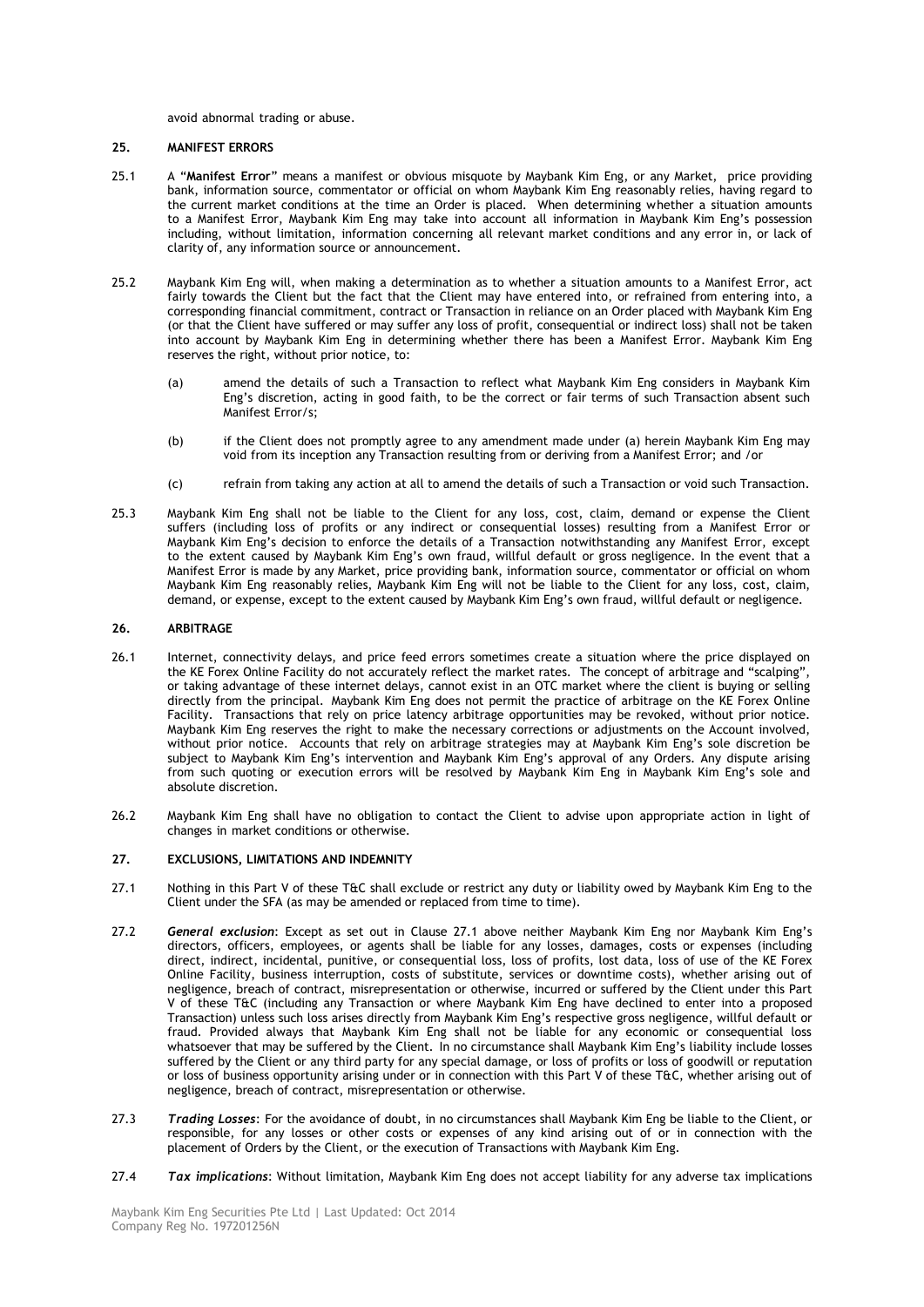of any Transaction whatsoever.

- 27.5 *Changes in the market*: Without limitation, Maybank Kim Eng does not accept any liability by reason of any delay or change in market conditions before any particular Transaction is effected.
- 27.6 *Force majeure*: Since Maybank Kim Eng does not control signal power, its reception or routing via Internet configuration of the Client"s equipment or reliability of its connections, Maybank Kim Eng shall not be liable for any claims, losses, damages, costs or expenses, including attorney"s fees, caused directly or indirectly, by any breakdown or failure of any transmission or communication system or equipment or computer facility or trading software whether belonging to Maybank Kim Eng, Maybank Kim Eng"s Affiliates, the Client, any market, or any settlement or clearing system when the Client trades online (via Internet) or for any cause preventing Maybank Kim Eng from performing any or all Maybank Kim Eng"s obligations, any act of God, war, terrorism, malicious damage, civil commotion, industrial acts, any Exceptional Market Event, or acts and regulations of any governmental or supra national bodies or authorities which in Maybank Kim Eng"s opinion prevent an orderly market in relation to the Client"s Orders (a "**Force Majeure Event**"). Upon the occurrence of a Force Majeure Event, Maybank Kim Eng shall use commercially reasonable efforts to resume performance and Maybank Kim Eng may give the Client written notice. Upon occurrence of a Force Majeure Event, all of Maybank Kim Eng"s obligations under this Part V of these T&C shall be immediately suspended for the duration of such Force Majeure Event. Additionally, Maybank Kim Eng may take any one or more of the following steps:
	- (a) alter normal trading times;
	- (b) alter the Margin requirements;
	- (c) amend or vary this Part V of these T&C and any Transaction contemplated by this Part V of these T&C, insofar as it is impractical or impossible for Maybank Kim Eng to comply with Maybank Kim Eng"s obligations;
	- (d) close any or all open Transactions, cancel instructions and orders as Maybank Kim Eng deem to be appropriate in the circumstances; and/or
	- (e) take or omit to take all such other actions as Maybank Kim Eng deem to be reasonably appropriate in the circumstances having regard to the positions of the Client, Maybank Kim Eng, and other customers.
- 27.7 **Indemnity:** Without prejudice to Maybank Kim Eng's rights in Clause 16 of this Part V of these T&C, the Client shall pay to Maybank Kim Eng such sums as Maybank Kim Eng may from time to time require in any of the Client"s Accounts with Maybank Kim Eng and, on a full indemnity basis, any losses, liabilities, costs or expenses (including legal fees), taxes, imposts and levies which Maybank Kim Eng may incur or be subjected to with respect to any of the Client"s Accounts or any Transaction or any matching Transaction on a Market or with an intermediate broker or as a result of any misrepresentation by the Client or any violation by the Client of the Client"s obligations under this Part V of these T&C (including any Transaction) or by the enforcement of Maybank Kim Eng"s rights. Notwithstanding anything to the contrary, the Client will be liable for any and all debit balances not directly resulting from trading activity.
- 27.8 The Client agrees to indemnify and hold Maybank Kim Eng, Maybank Kim Eng"s Affiliates, employees, agents, successors and assigns harmless from and against all Losses resulting from use of programmable trading systems, whether built by the Client or by any third party and executed on or using the KE Forex Online Facility or any other trading platform offered by Maybank Kim Eng.
- 27.9 In addition and without prejudice to any other right or remedy of Maybank Kim Eng (at law or otherwise) the Client shall indemnify and hold Maybank Kim Eng harmless from and against any and all Loss suffered or incurred by Maybank Kim Eng as a result of:
	- (a) any failure by the Client to comply with this Part V of these T&C;
	- (b) Maybank Kim Eng acting in accordance with the Orders or in any manner permitted under this Part V of these T&C;
	- (c) any change in any Applicable Regulations; and/or
	- (d) any act or thing done or caused to be done by Maybank Kim Eng in connection with or referable to this Part V of these T&C or any Account.
- 27.10 *Claims from the Client's customers*: To the extent the Client has entered Orders for the account of the Client"s customers, the Client shall on demand indemnify, protect and hold Maybank Kim Eng harmless from and against all Losses resulting from or arising out of claims raised by the Client's customers, in so far as such Losses are not the result of any negligence, willful misconduct or default by Maybank Kim Eng. This Clause shall not be affected by the termination of this Part V of these T&C.
- 27.11 *KE Forex Online Facility*: Access to the KE Forex Online Facility is provided "as is". Maybank Kim Eng makes no warranties, express or implied, representations, or guarantees as to the merchantability, fitness for any particular purpose or otherwise with respect to the KE Forex Online Facility, its content, any documentation or any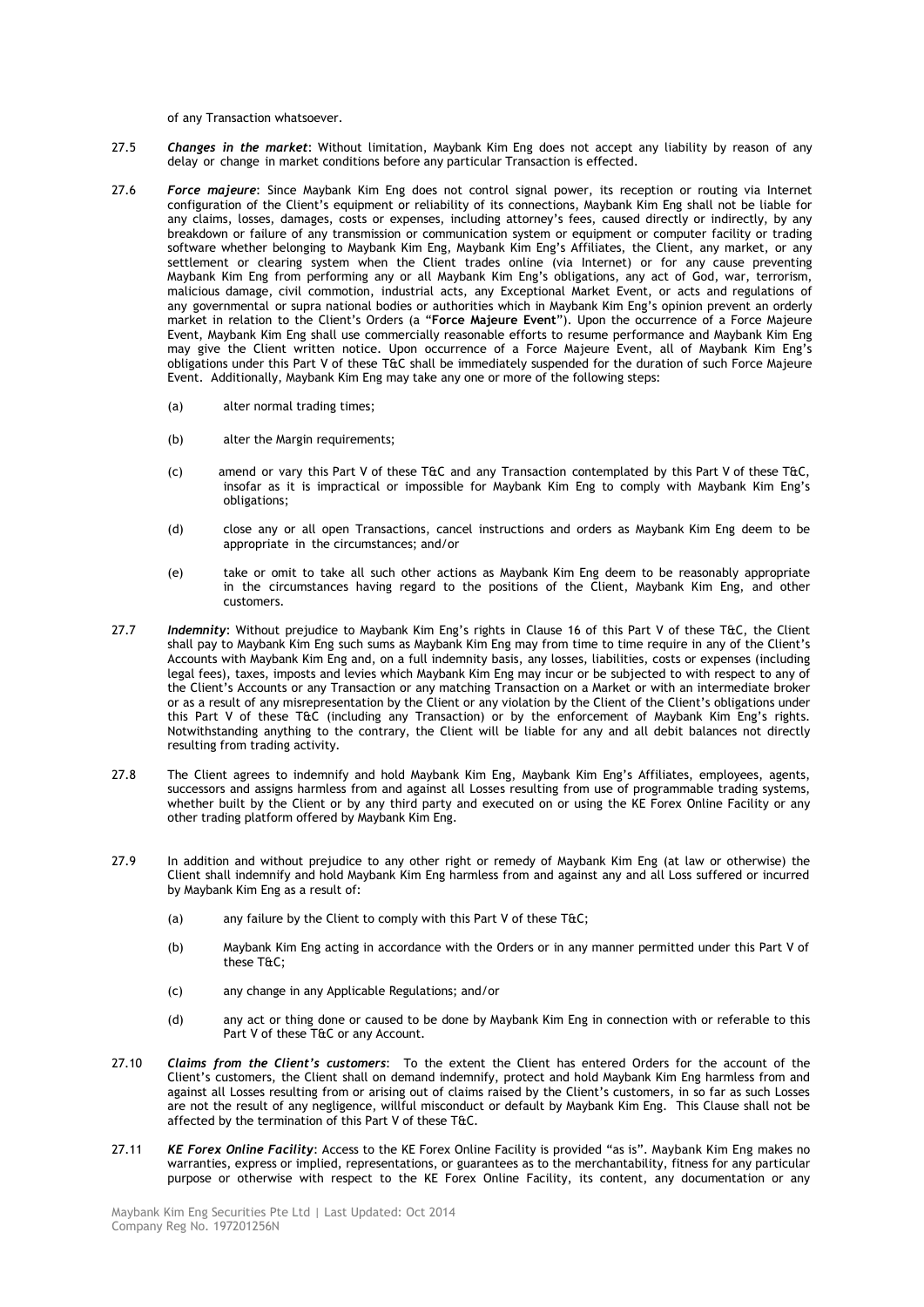hardware or software provided. Technical difficulties could be encountered in connection with the KE Forex Online Facility. These difficulties could involve, among others, failures, delays, malfunction, software erosion or hardware damage, which difficulties could be the result of hardware, software or communication link inadequacies or other causes. Such difficulties could lead to possible economic and/or data loss. In no event will Maybank Kim Eng or Maybank Kim Eng"s Affiliates or any of Maybank Kim Eng"s employees be liable for any possible loss (including loss of profit or revenue whether direct or indirect), cost or damage including, without limitation, consequential, unforeseeable, special or indirect damages or expense which might occur as a result of or arising out of using, accessing, installing, maintaining, modifying, de-activating or attempting to access the KE Forex Online Facility or otherwise.

27.12 *Internet Failures*: Since Maybank Kim Eng does not control signal power, its reception or routing via Internet, configuration of the Client"s equipment or reliability of its connection, Maybank Kim Eng cannot be responsible for communication failures, distortions or delays when using the KE Forex Online Facility.

#### **28. MISCELLANEOUS**

- 28.1 *Amendments*: Maybank Kim Eng reserves the right to amend, vary, revise or supplement the terms and conditions relating to any Account or of this Part V of these T&C from time to time, with or without notice to the Client, by posting such changes on the KE Forex website or such other means as Maybank Kim Eng deems fit. The Client is responsible for regularly reviewing this Part V of these T&C for any modifications and agree to be bound by the same. The Client may not amend this Part V of these T&C unless such amendment is in writing and signed by an authorised officer of Maybank Kim Eng. Unless otherwise agreed, an amendment will not affect any outstanding Order or Transaction. If the Client does not wish to accept any amendment made by Maybank Kim Eng to this Part V of these T&C and Maybank Kim Eng T&C the Client may by notice to Maybank Kim Eng close the Client"s open Margin Transactions and the Client"s Account in accordance with this Part V of these T&C.
- 28.2 *Notices*: Unless otherwise agreed, all notices, instructions and other communications to be given by Maybank Kim Eng to the Client under this Part V of these T&C may be verbal or in writing and shall be given to the Client"s last known home address, place of work, telephone number (including a telephone answering machine), fax number, e-mail address or other contact details. All notices, instructions and other communications to be given to Maybank Kim Eng by the Client under this Part V of these T&C should be sent to Maybank Kim Eng's Customer Service department [Address: 63 Market Street #08-01 Singapore 048942, Contact Number: (65) 6231 6688, Fax Number: (65) 6532 5408, Email Address: helpdesk@kimeng.com.]
- 28.3 Each notice, instruction or other communication to the Client (except confirmation of trade, statements of account, and Margin Call Warnings) shall be conclusive 48 hours after posting unless written notice of objection is received by Maybank Kim Eng within five (5) Business Days of the date on which such document was deemed to have been received. If the Client fails to object within the stipulated time, he agrees he no longer has the right to dispute the accuracy of notice, instruction or communication sent (as the case may be). Accordingly, Maybank Kim Eng has the right to treat the Client"s silence as the Client"s representation that the document is accurate. However, should Maybank Kim Eng discover at any time that the document is inaccurate, Maybank Kim Eng can still amend the same. Any notice, instruction or other communication shall be deemed to have been duly given or given as follows, whichever is the earlier:
	- (a) when left at the Client"s last known home or work address at the date and time of such delivery;
	- (b) if given by leaving a telephone answering machine message or voice mail message, one hour after the message being left on the relevant medium upon transmission;
	- (c) if sent by first class post, in the ordinary course of the post and in any event on the next day (or third in the case of air mail) after posting (excluding Sundays and public holidays); and/or
	- (d) if sent by e-mail, one hour after sending, provided no "not sent" or "not received" message is received from the relevant e-mail provider/s upon transmission.
- 28.4 The Client will notify Maybank Kim Eng in writing of any change of the Client"s address or other contact details in accordance with this Clause. The risk of loss or damage to, and the costs of delivery of, any articles or items sent to the Client shall be borne by the Client.
- 28.5 *Assignment*: The Client hereby instructs Maybank Kim Eng that upon any such assignment as provided in Part I of these T&C, any monies held as Client Trust Monies be transferred to the Assignee to be held as Client Trust Monies on the Client"s behalf.
- 28.6 *Disclosures*: In order to comply with any Applicable Regulations, Maybank Kim Eng may be required to make certain disclosures relating to the Client"s Transactions, which may or may not include disclosing the Client"s identity. In addition to complying with its obligations under Applicable Regulations, Maybank Kim Eng may comply with any request for information regarding any Transaction from any relevant regulatory or governmental authority. The Client agrees that such compliance does not cause Maybank Kim Eng to breach any obligation of confidentiality which Maybank Kim Eng owes to the Client pursuant to this Part V of these T&C.
- 28.7 *Time of essence*: Time shall be of the essence in respect of all obligations of the Client"s under this Part V of these T&C (including any Transaction).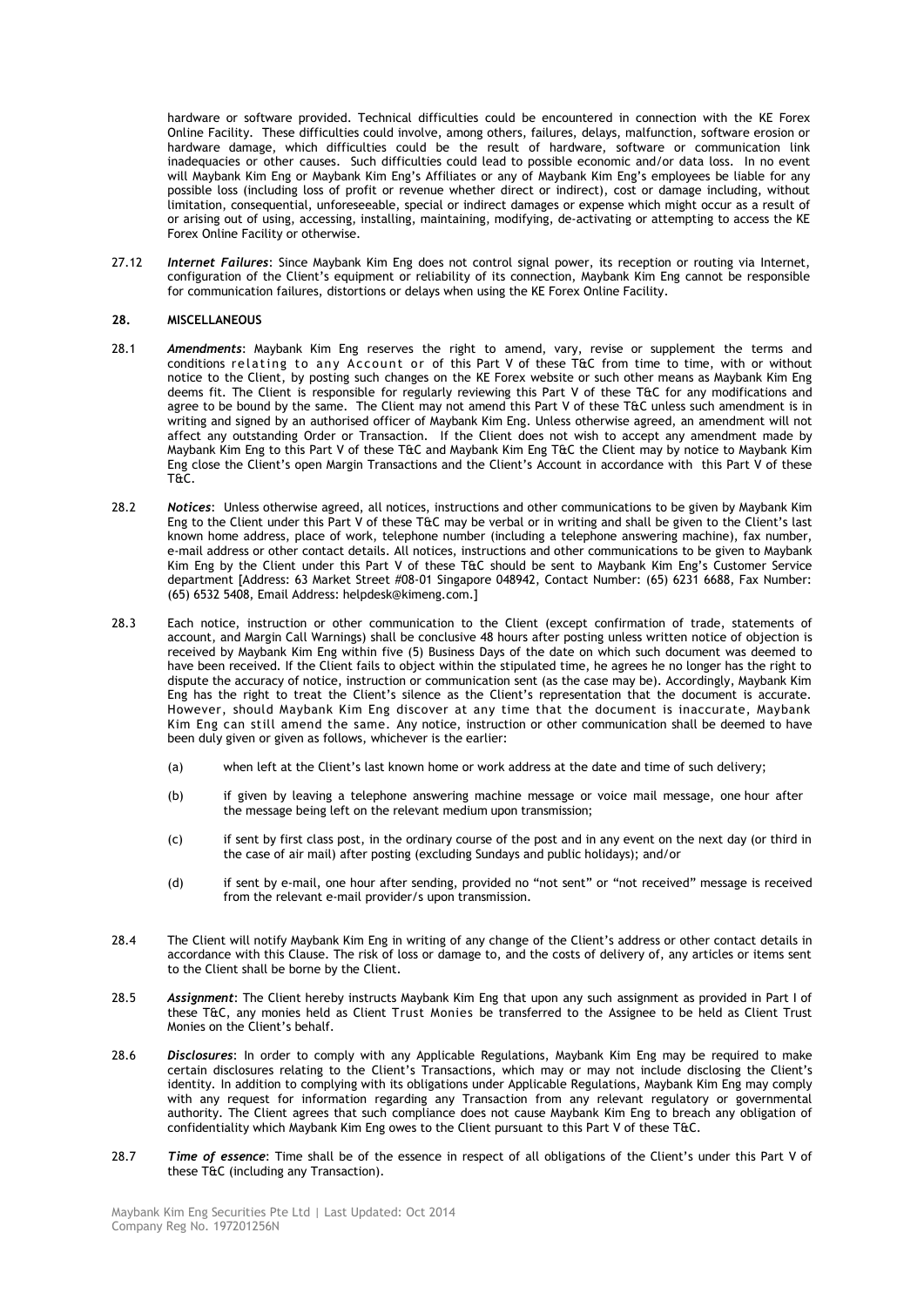- 28.8 *Rights and remedies*: The rights and remedies provided under this Part V of these T&C are cumulative and not exclusive of those provided by law. Maybank Kim Eng shall be under no obligation to exercise any right or remedy either at all or in a manner or at a time beneficial to the Client. No failure by Maybank Kim Eng to exercise or delay by Maybank Kim Eng in exercising any of Maybank Kim Eng's rights under this Part V of these T&C (including any Transaction) or otherwise shall operate as a waiver of those or any other rights or remedies. No single or partial exercise of a right or remedy shall prevent further exercise of that right or remedy or the exercise of another right or remedy.
- 28.9 *Recording of calls*: Maybank Kim Eng may record telephone conversations without use of a warning tone to ensure that the material terms of the Transaction, and any other material information relating to the Transaction is promptly and accurately recorded. Such records will be Maybank Kim Eng"s sole property and accepted by the Client as evidence of the Orders or instructions given.
- 28.10 *Electronic communications*: Subject to Applicable Regulations, any communications between Maybank Kim Eng and the Client using electronic signatures shall be binding as if it were in writing. By execution of this Part V of these T&C the Client gives the Client"s consent to the receipt of communications by electronic means which but for the Client"s consent must be made using a durable medium under Applicable Regulations. Orders or instructions given to the Client by electronic means will constitute evidence of the Orders or instructions given. The Client will be able to access this information using the Client"s Access Code. Updated information will be available no more than 24 hours after any activity takes place on the Client's account, absent any Force Majeure Event or service interruption.
- 28.11 *Maybank Kim Eng's records*: Maybank Kim Eng"s and/or its agents" records of, amongst others, the instructions, operations or transactions made or performed, processed or effected, shall be binding and conclusive on the Client for all purposes whatsoever and shall be conclusive evidence of the Client"s dealings with Maybank Kim Eng in connection with Maybank Kim Eng"s and/or its agents" services. The Client will not object to the admission of Maybank Kim Eng"s records as evidence in any legal proceedings because such records are not originals, are not in writing or are documents produced by a computer. The Client will not rely on Maybank Kim Eng to comply with the Client"s record keeping obligations, although records may be made available to the Client on request at Maybank Kim Eng"s absolute discretion.
- 28.12 *The Client's records*: The Client agrees to keep adequate records in accordance with Applicable Regulations to demonstrate the nature of Orders submitted and the time at which such Orders are submitted.
- 28.13 *Co-operation for proceedings*: If any action or proceeding is brought by or against Maybank Kim Eng in relation to this Part V of these T&C or arising out of any act or omission by Maybank Kim Eng required or permitted under this Part V of these T&C, the Client agrees to co-operate with Maybank Kim Eng to the fullest extent possible in the defence or prosecution of such action or proceeding.
- 28.14 *Information and Intellectual Property*: The Client acknowledges and agrees that Maybank Kim Eng is the sole owner (except to the extent owned by third party licensors and except to the limited extent licensed by Maybank Kim Eng to any other financial institutions and their clients) of all right, title and interest (collectively the "**IP Rights**") in and to the KE Forex Online Facility, the data and other information generated by the KE Online Facility ("**Data**") produced by and distributed by or through the KE Forex Online Facility and each component thereof and all intellectual property and propriety rights with respect thereto, i n cluding, without limitation, patent, copyright, trade secret, trademark and other proprietary rights in and to the KE Forex Online Facility and each

component thereof, and to all modifications, including custom modifications, to the KE Forex Online Facility and each component thereof, whether made by or with the assistance of the Client and any other person and any know how, techniques, methodologies, equipment or processes used by Maybank Kim Eng, the look and feel of the KE Forex Online Facility and each component thereof and all of Maybank Kim Eng"s software (front and back end) all registered trademark applications, trademarks and service marks, trade names, URL registrations and all pricing information and other Data.

28.15 The Client shall not obtain any intellectual property rights in or to the IP Rights.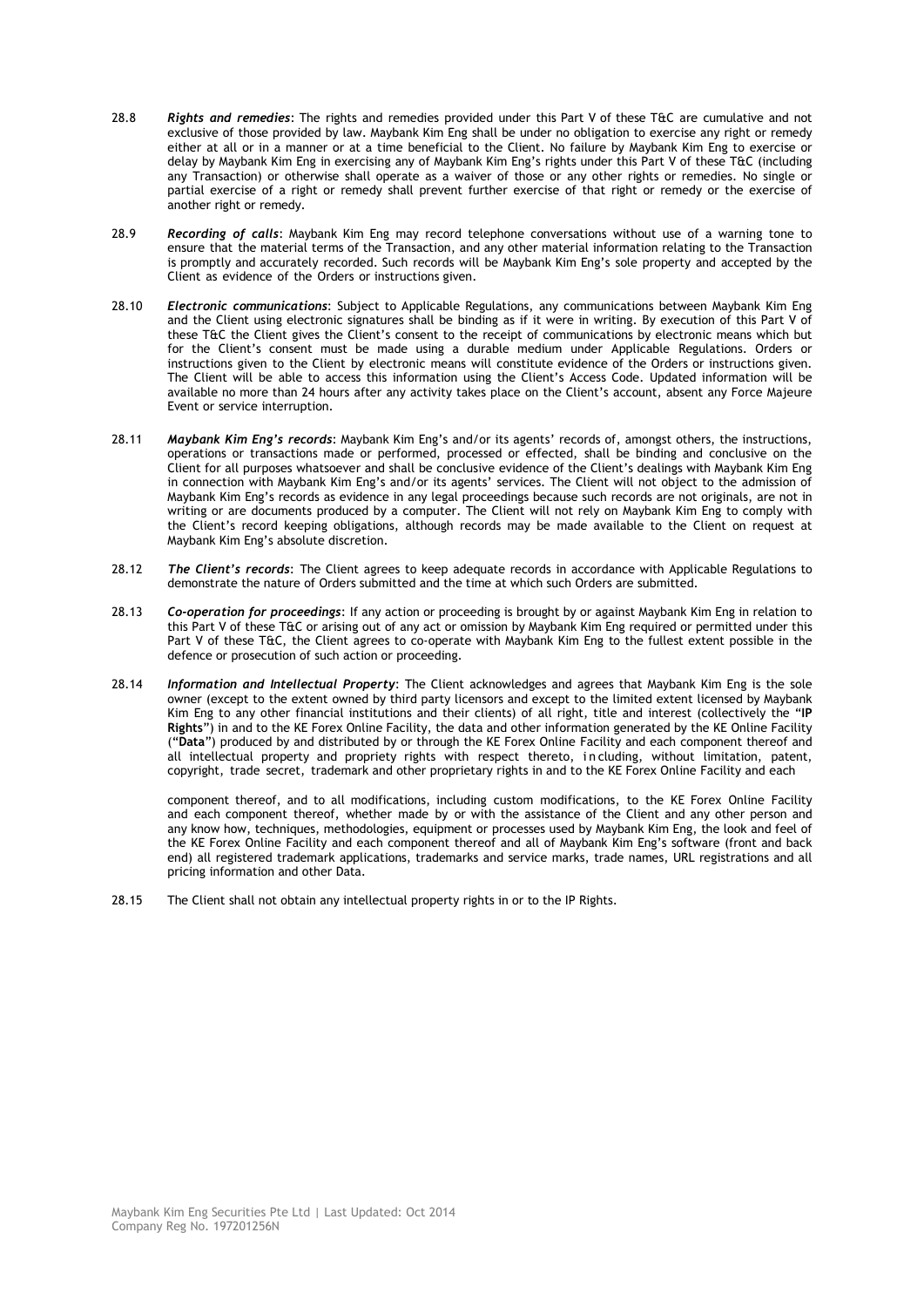## **SCHEDULE 1**

## **TERMS APPLICABLE TO CLIENTS WHO ENTER INTO FOREX CONTRACTS**

#### **1. Closing a Forex Contract**

- 1.1 For accounts using the "Non-Hedging" setting: To close a Forex Contract, the Client must enter into a Forex Contract in relation to two currencies as the first Forex Contract, but if the first Forex Contract was a buy, the second Forex Contract must be a sell, and vice versa. The first Forex contract will be closed to the extent of the contract size of the second Forex Contract. The Client should advise Maybank Kim Eng of the Forex Contract the Client wishes to close out giving the two currencies, identifying the Base Currency and the Contract Size.
- 1.2 For accounts using the "Hedging" setting: To close a position the Client must provide Maybank Kim Eng with an Order identifying the position, currency, and Contract Size of the position the Client wishes to close.
- 1.3 Realised profit or loss in respect of a Forex Contract closed will be calculated by reference to the difference between (i) the product of the Contract Size and Contract Rate of the opening Transaction and (ii) the product of the Contract Size and Contract Rate of the closing Forex Contract and shall be denominated in the second named currency for Forex Contract.
- 1.4 In addition to Maybank Kim Eng"s rights at Clause 23 of this Part V of these T&C, Maybank Kim Eng may close any Forex Contract in its sole discretion at any time without notice in the event that:
	- (a) the Client fails to honour a Margin Call Warning in accordance with Clause 16 of this Part V of these T&C;
	- (b) a Force Majeure Event occurs; or
	- (c) this Part V of these T&C is terminated.

#### **2. Settlement Date, Rollover and Offset Instructions**

- 2.1 Maybank Kim Eng will automatically rollover all open positions on the Client"s Account to the following business day unless the Client notifies Maybank Kim Eng to close the Client"s position(s) prior to 17.00 EST. Maybank Kim Eng will charge the Client a fee in respect of each such position that is rolled over.
- 2.2 Offset instructions on open positions must be given to Maybank Kim Eng at least one (1) business day prior to rollover of open positions.
- 2.3 In the absence of timely instructions from the Client, Maybank Kim Eng is authorised, at their absolute discretion, to rollover or offset all or any portion of the positions in the Client"s Accounts or to make or receive delivery on the Client"s behalf upon such terms and by such methods deemed reasonable by Maybank Kim Eng.
- 2.4 For the avoidance of doubt, Maybank Kim Eng will not arrange delivery of currencies unless Maybank Kim Eng deems necessary or if it otherwise agree in writing with the Client.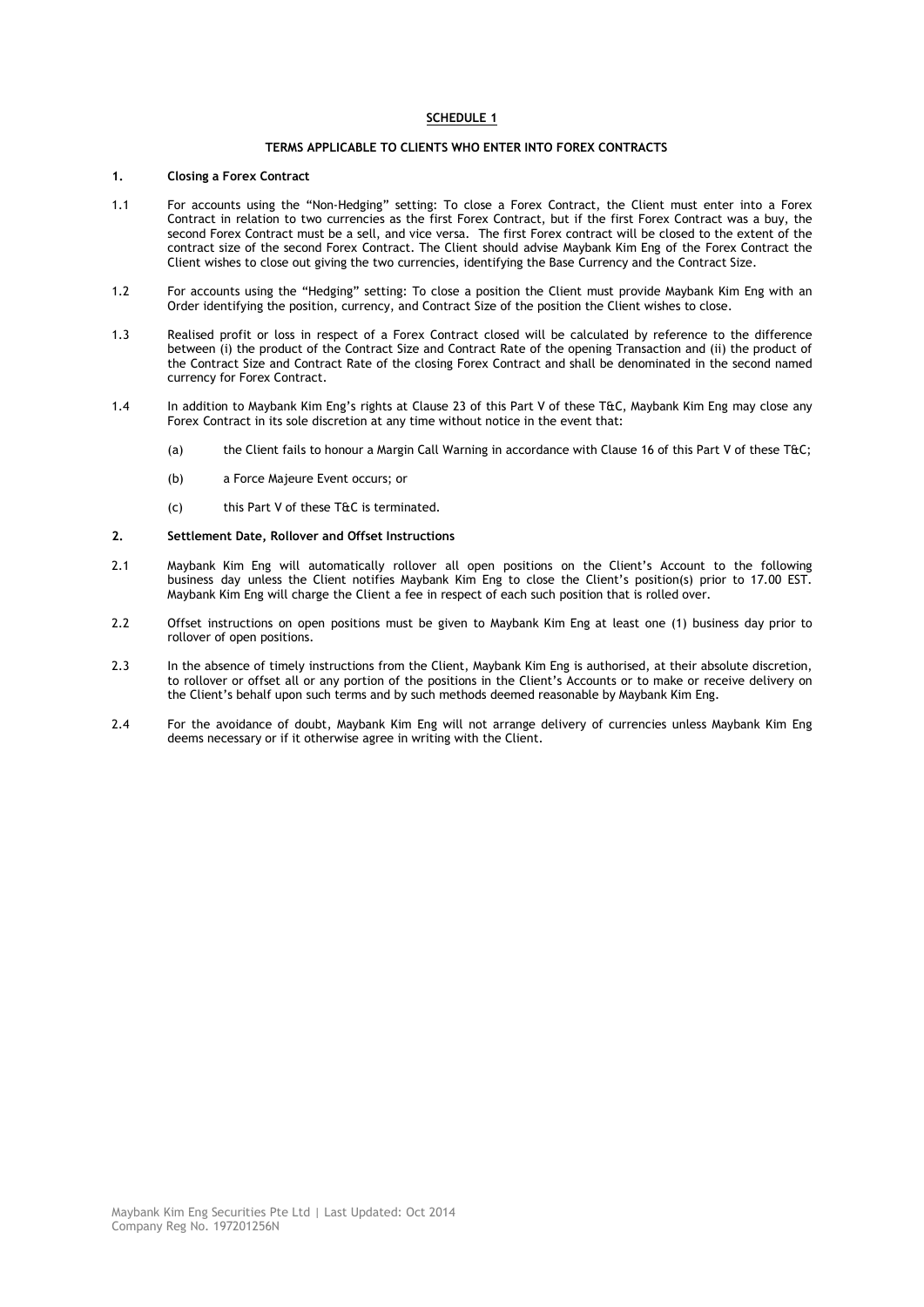## **SCHEDULE 2**

#### **ADDITIONAL MAYBANK KIM ENG LEVERAGED FOREIGN EXCHANGE TRADING TERMS**

*Unless otherwise defined in this Schedule 2 or unless the context otherwise requires, terms and expressions defined in or construed for the purposes of the Part V of these T&C shall bear the same meanings when used herein.* 

#### **1. Gearing**

The margin requirement for Forex Contracts is 2% or leverage of 50 times or any other percentage as decided by Maybank Kim Eng in its sole discretion, from time to time.

#### **2. Initial Deposit**

The minimum initial deposit required to open an Account is S\$3,000 or any other amount as decided by Maybank Kim Eng in its sole discretion, from time to time.

#### **3. Margin Maintenance Ratio**

The margin requirement of a position is 2% or leverage of 50 times or any other percentage as decided by Maybank Kim Eng in its sole discretion, from time to time. Margin call is triggered when the total equity of an account is less than the margin requirement of all open positions.

#### **4. Auto-liquidation of Open Positions**

The forex market is a 24-hour market and can be very volatile. If there is an extreme market move, the client's account may go into overloss, that is, the equity in the account may not be sufficient to absorb the loss sustained by the client"s position as a result of the extreme market move. For the protection of clients from overloss, our trading platform has an auto liquidation feature. Auto-liquidation of all open positions in the client"s account will be triggered when the total equity in the account is less than 30% of the total required margin of all open positions. However, please note that while KE Forex"s auto-liquidation mechanism serves to reduce the chances of client"s equity from going into an overloss situation, overloss is still possible if there are big fluctuations or swings in the foreign exchange market.

#### **5. Minimum Size of Contract**

The minimum size of Forex Contracts is 10,000 units ("**Mini-Lot**"). A Standard Lot refers to a Forex Contract with 100,000 units.

## **6. Settlement Currency (Referred to in Clause 14.4 as the Base Currency)**

All realized profit or loss will be converted to S\$, unless otherwise agreed to in advance with Maybank Kim Eng as provided in Clause 14.4.

#### **7. Commission, Swaps and Other Charges**

- 7.1 Leveraged foreign exchange trading with KE Forex is commission-free.
- 7.2 The trading cost refers to the spread and the interest rates applicable when buying and selling foreign exchange (if any).
- 7.3 Maybank Kim Eng will automatically roll over the Client"s open position allowing the Client to hold his/its position indefinitely, provided no Margin Call Warnings or auto-liquidation has taken place.

#### **8. Monthly Data Feeds**

No fees are payable by the Client for monthly data feeds.

- **9. Depositing Funds into the Account**
- 9.1 **Cash -** Funds received before 12 p.m. will be credited to the Client's account by 2 p.m. and funds received after 12 p.m. but before 5 p.m. will be credited by 7 p.m. on the same day.

## 9.2 **Electronic Fund Transfer**

- (a) Internet Banking:
	- Step 1-Select 'Bill Payment' option.
	- Step 2—Select "*Maybank Kim Eng Securities Pte Ltd'* from the default list of payees.

Step 3—When prompted for Reference Code/Number, State the Client Code appearing in your trading platform (Portfolio Window).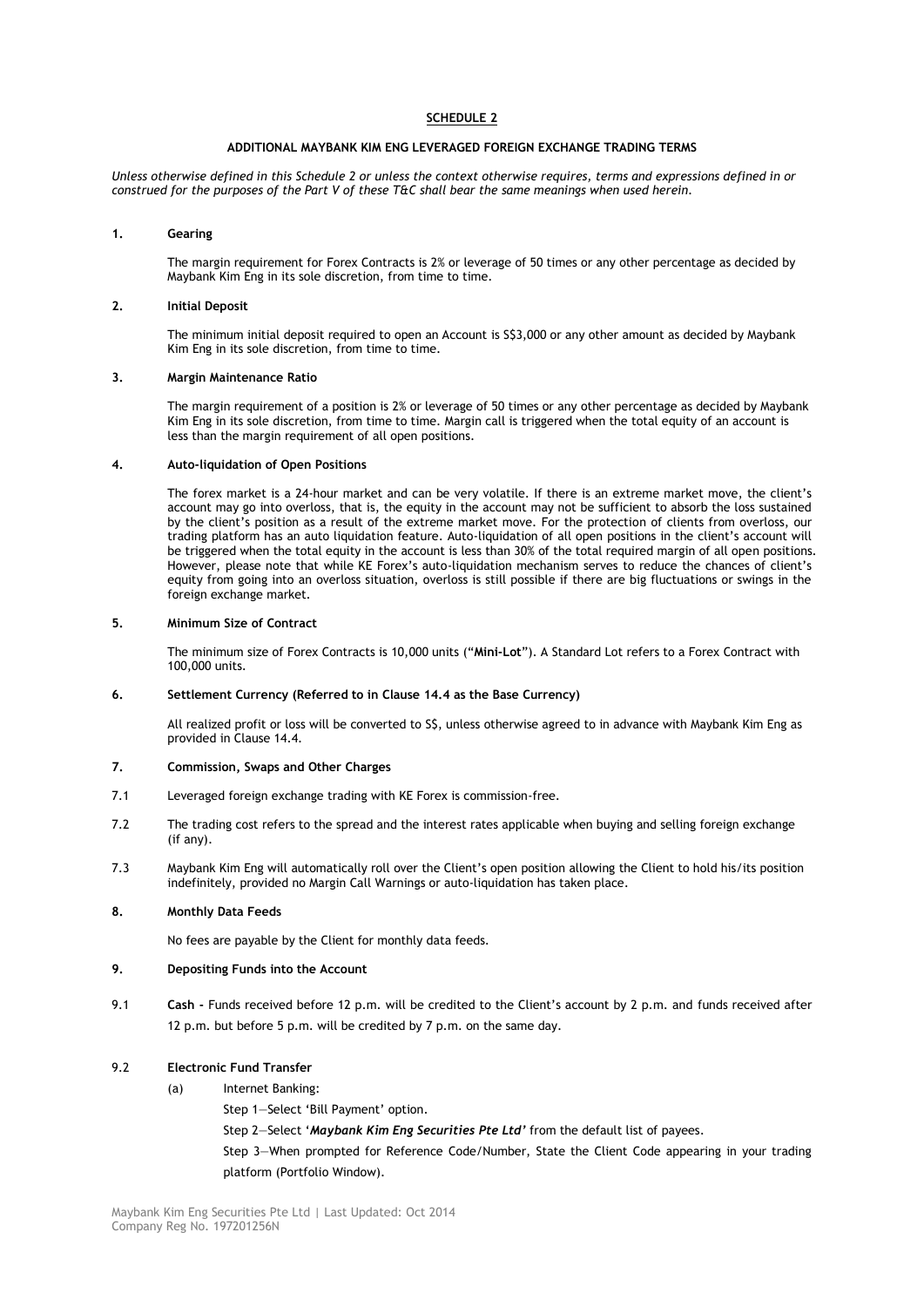## (b) Telegraphic Transfer (TT)

Please state the Client"s Account number and name along with the telegraphic transfer.

| Currency                         | <b>Singapore Dollars</b>                                                                  |  |
|----------------------------------|-------------------------------------------------------------------------------------------|--|
| <b>Bank Name</b>                 | Hong Kong & Shanghai Banking Corporation, Singapore                                       |  |
| <b>Address</b>                   | 21 Collyer Quay, #03-01 HSBC Building, Singapore 049320                                   |  |
| <b>Account Name</b>              | Maybank Kim Eng Securities Pte Ltd                                                        |  |
| <b>Account Number</b>            | 141-112789-001                                                                            |  |
| Currency                         | <b>Hong Kong Dollars</b>                                                                  |  |
| <b>Bank Name</b>                 | Hong Kong & Shanghai Banking Corporation, Singapore                                       |  |
| Swift Code                       | <b>НЅВСНКНННКН</b>                                                                        |  |
| <b>Account Name</b>              | Maybank Kim Eng Securities Pte Ltd                                                        |  |
| <b>Account Number</b>            | 111-180238-001                                                                            |  |
| Currency                         | <b>US Dollars</b>                                                                         |  |
| <b>Corresponding Bank</b>        | Standard<br>Chartered<br>Bank,<br>York<br><b>New</b><br>CHIPS UID 057220 (ABA# 026002561) |  |
| Account number                   | 3582-088503-001                                                                           |  |
| <b>Beneficiary Bank</b>          | Standard Chartered Bank, Singapore                                                        |  |
| Swift Code                       | <b>SCBLSGSGXXX</b>                                                                        |  |
| Beneficiary                      | Maybank Kim Eng Securities Pte Ltd                                                        |  |
| Beneficiary<br>Account<br>Number | 0174090064                                                                                |  |
| Currency                         | <b>Australian Dollars</b>                                                                 |  |
| <b>Bank Name</b>                 | Hong Kong Bank of Australia HKBA Sydney Office Branch                                     |  |
| <b>BSB Code</b>                  | 342011                                                                                    |  |
| <b>Account Name</b>              | Maybank Kim Eng Securities Pte Ltd                                                        |  |
| <b>Account Number</b>            | 011-038551-001                                                                            |  |

Please drop us an email at [marginfinance@kimeng.com](mailto:marginfinance@kimeng.com) after the telegraphic transfer with the email used for the Account application with the following details:

- (a) Client's name;
- (b) Trading Account number; and
- (c) Deposit Amount.

## 9.3 **Cheque**

All cheques should be crossed and made payable to "**Maybank Kim Eng Securities Pte. Ltd**". The Client"s Account number, name and contact number should be indicted on the back of the cheque with a statement that this payment is for "KE Forex".

S\$ cheque clearance will usually take two (2) Business Days while foreign cheque clearance may take up to a month. Charges incurred for clearing foreign cheques will be borne by the Client.

## **10. Withdrawal of Funds from the Account**

- 10.1 Withdrawal request received by Maybank Kim Eng before 12pm on a working day will be processed within two (2) working days.
- 10.2 Funds may be returned by way of cheque (by post or quick cheque deposit) or telegraphic transfer into the Client"s bank account. The Client should provide the following details via email to [marginfinance@kimeng.com](mailto:marginfinance@kimeng.com) with the email used for the Account application: